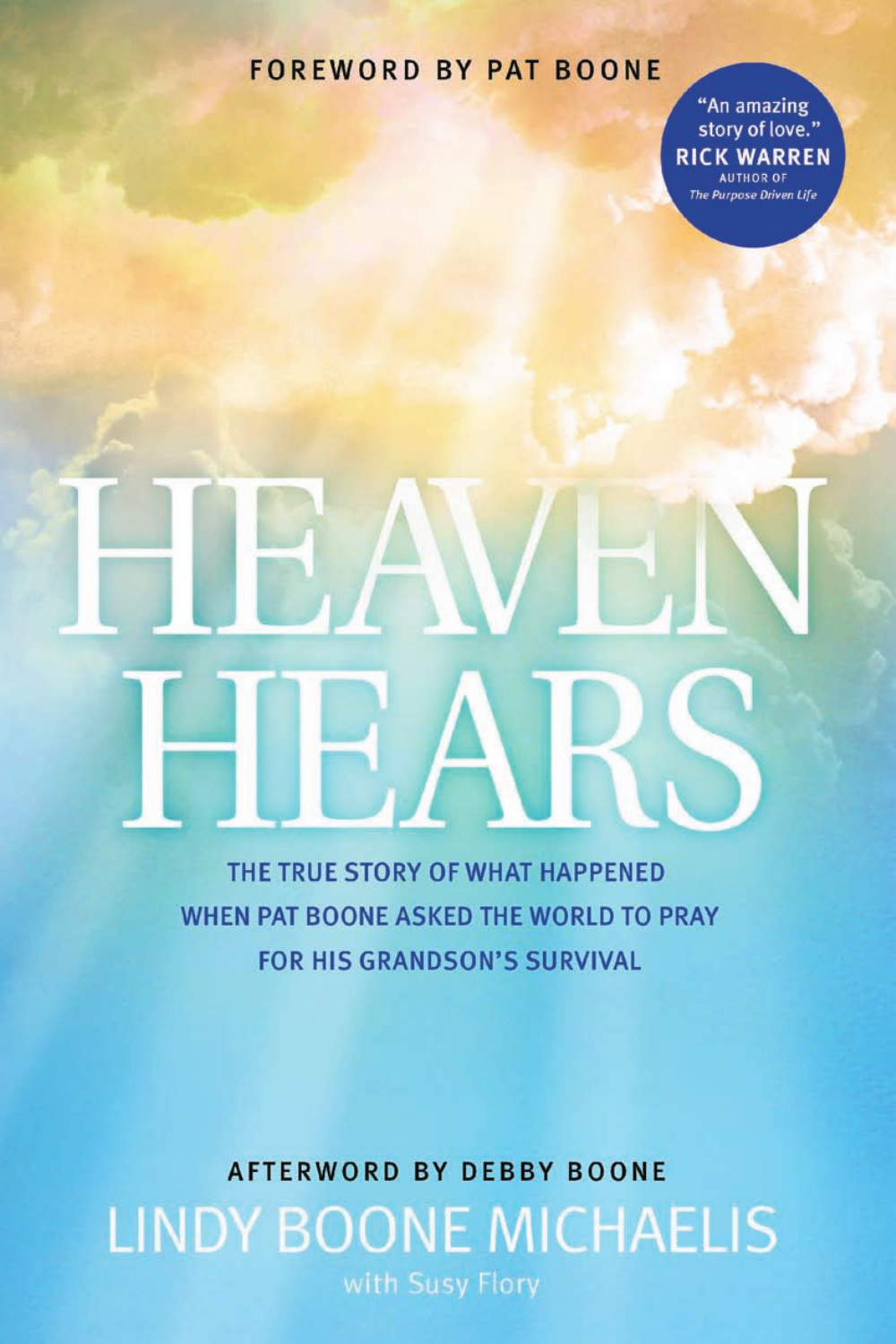# A Special Note from Stormie Omartian

*Bestselling Author of* The Power of a Praying Wife

The Boone family has been an important and influential part of my life for over forty years and I love them all more than they will ever know. The power of their faith and their understanding of the right way to live in order to keep a family strong is more than impressive. It is a force that cannot be denied. And I have seen it lived out in each of them over decades.

When I got the call to pray for Ryan after his terrible accident, I knew the gravity of the situation and that a miracle was needed for him to even live through the night. As it turns out, that was only the beginning of countless miracles that were necessary for him to survive. He was so badly injured that there is no explanation as to why he not only survived but has come as far as he has today—and is still progressing—other than the miraculous power of God. I have not stopped praying for him, nor will I ever.

Lindy's book is more than a miraculous account of the long and painful life-and-death struggle her son, Ryan, has gone through. It is also the story of a courageous family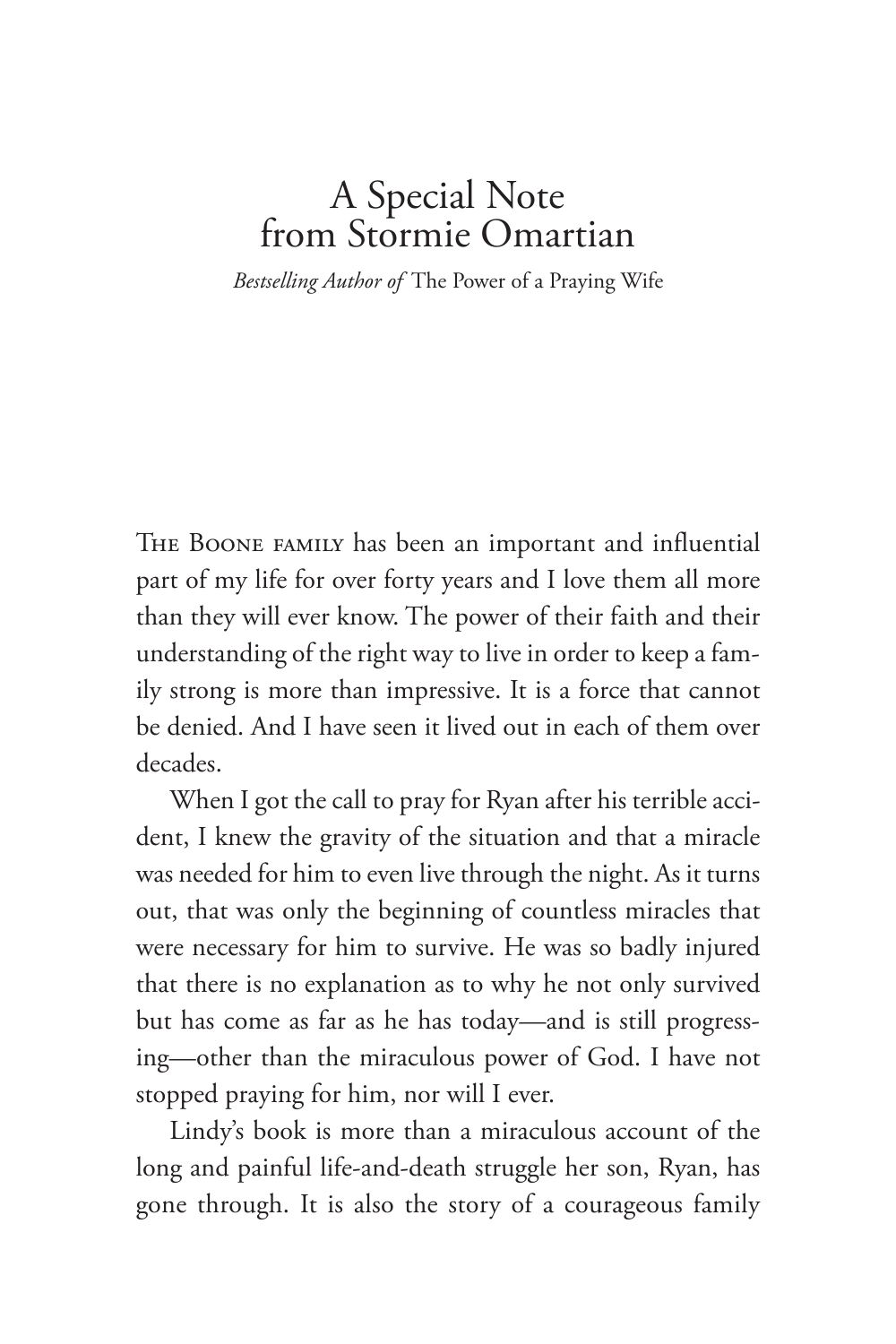and the mother of a severely injured child whose love was so strong that she refused to give up on the miracles she believed were possible—even in the face of everything telling her otherwise. This is a book about undying love, raw despair, unwavering hope, and faith so strong that it refuses to weaken. It is a gut-wrenchingly honest human portrait of facing what every parent or grandparent fears. It is about the struggle of trying to give beyond what is humanly possible and then finding strength outside of oneself to do so. This situation changed the lives of all who were involved in it, and it will change your life as well as you read it. It did that for me, and my life is the better for it.

When I started reading *Heaven Hears*, I simply couldn't put the book down until I finished it. Ryan's story touched me deeply, and I know it will touch your heart as well.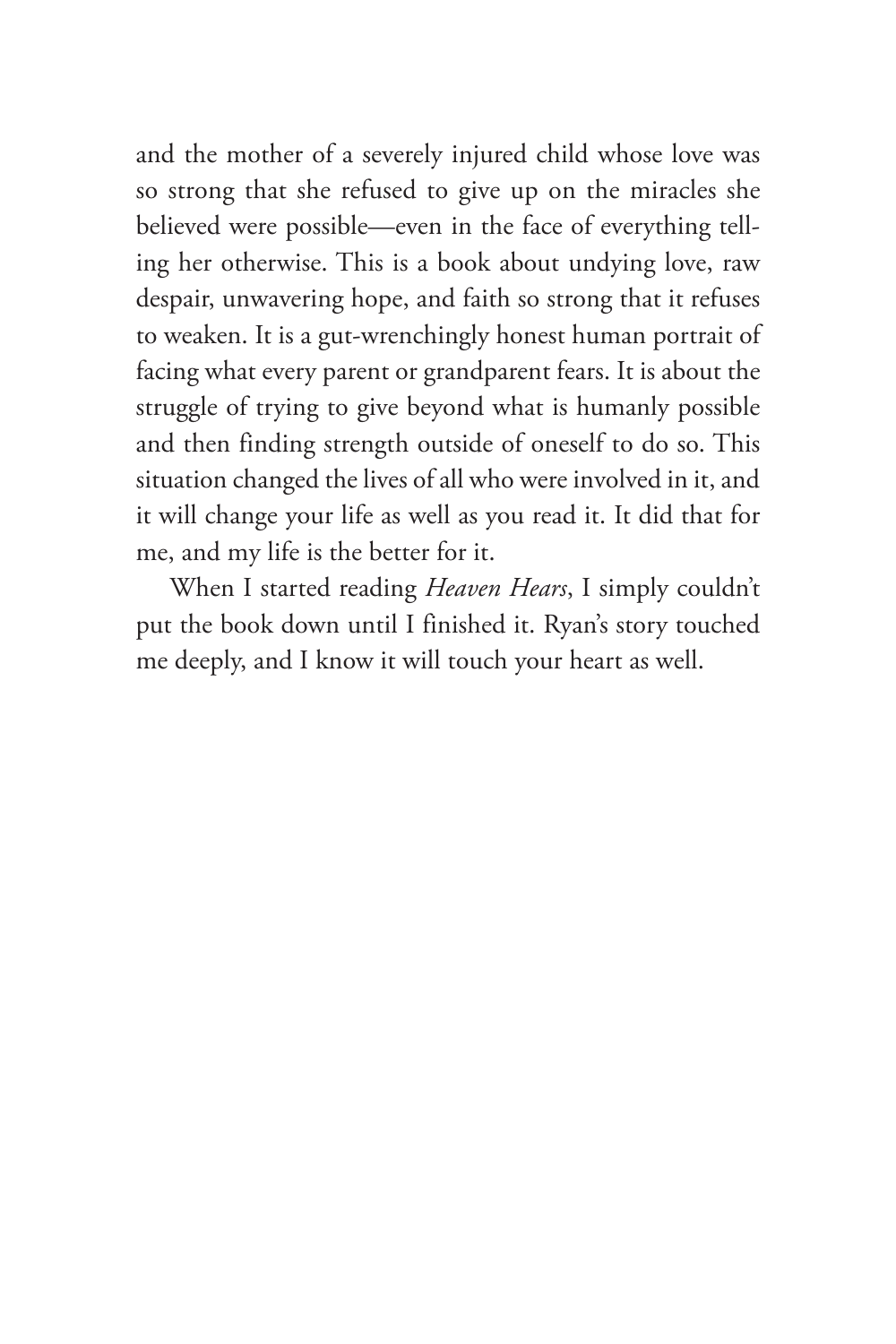# Praise for *Heaven Hears*

"This is a wonderful book. I am proud to have played a small part in this incredible story of love and recovery. It is a must for your library."

**Larry King**

"This is one of the most amazing stories of love I've ever witnessed."

#### **Rick Warren**

Pastor of Saddleback Church and author of *The Purpose Driven Life*

"*Heaven Hears* is a powerful, inspirational story that all should read."

#### **Dr. Daniel Amen**

Physician, bestselling author, and co-architect of The Daniel Plan

"I have known Pat and Shirley Boone for forty years, and I know that they know how to pray. When Ryan had the accident, Lindy and her family knew how to stand on the Word of God. As they prayed and believed God and didn't give up, miracles began to take place. When Jesus begins a good work, he will complete it. *Heaven Hears* will help you to know that nothing is too hard for God, and that you will win the battle, if you don't give up too soon. I salute this family."

#### **Dodie Osteen**

Cofounder of Lakewood Church, Houston, Texas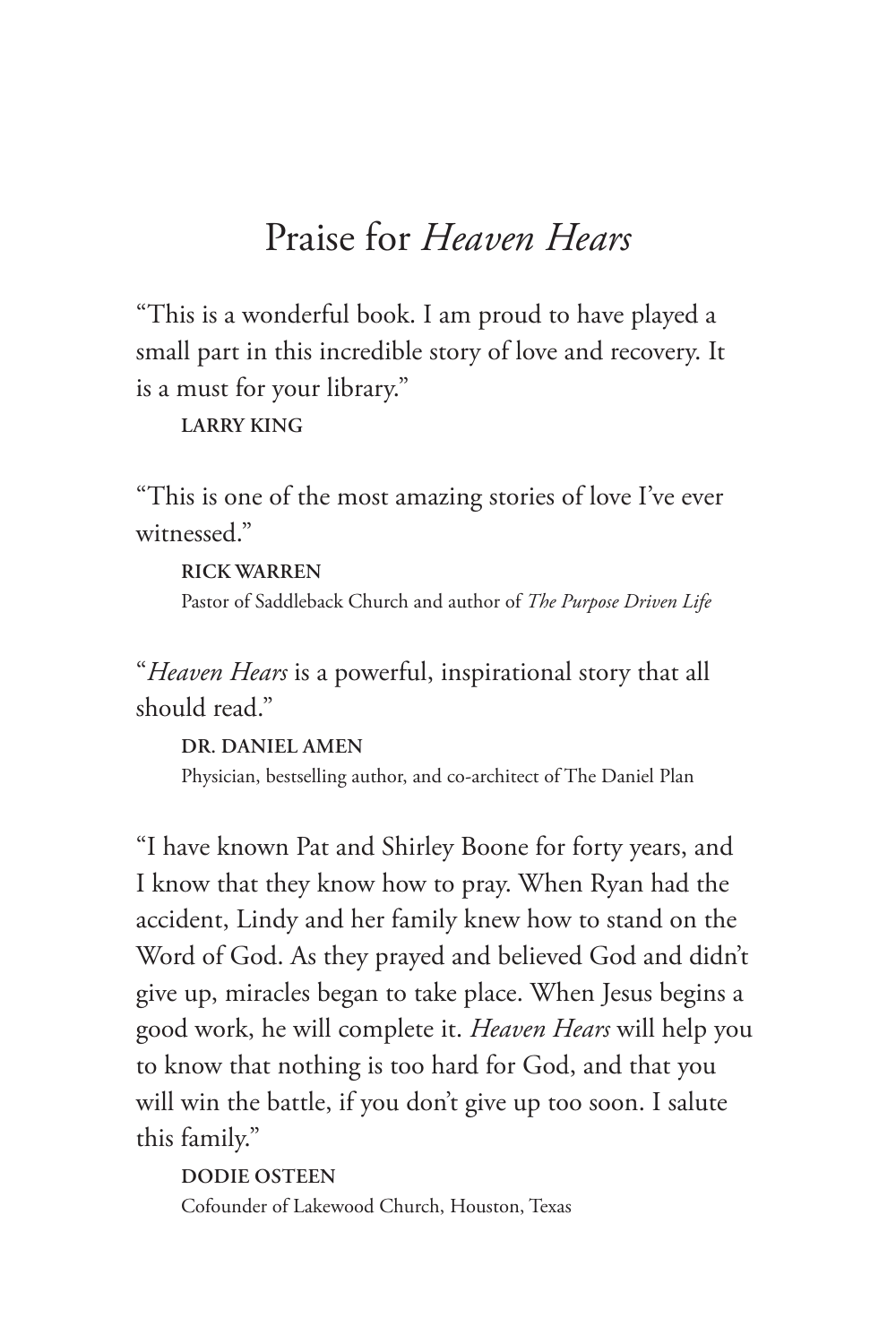"I have known Lindy Boone Michaelis since she was a young girl. She has the heart of a never-quit, nevergive-up spiritual warrior that most people don't have. Anyone can have it, but most don't. The seed of victory was first planted in her by her parents, Pat and Shirley Boone, but the staying power that it takes to never accept defeat comes only from the Word of God and total commitment to stand on it, no matter what. That's Lindy! She is a heroine of faith, not only for Ryan, but for her entire family. *Heaven Hears* is the story of that faith. You can have that kind of faith, but you'll have to do what Lindy has done to get it. Read about it. Pray for her as you live it with her. It's an ongoing miracle that already has a marvelous outcome, but it's not over yet. The best is yet to come. Here is the *key*—Jesus is Lord!"

**Kenneth Copeland** Founder of Kenneth Copeland Ministries

"By every measure I know God's Word to reveal, *Heaven Hears* stands as a beautiful, truthful, grace-filled testimony to the power of simple-yet-unrelenting prayer and faith in God's love and his healing promises. The sheer fact of Ryan Corbin's being alive today (not to mention his amazing and continual progress), joined to the unshakable constancy of his mother's and her family's ironclad refusal to surrender 'believing,' give us a clear-cut testimony to a completely believable 'miracle-in-motion.' Lindy Michaelis's story will stimulate practical, faith-in-action hope for any person in any situation.

"As a pastor-friend who has observed this epic from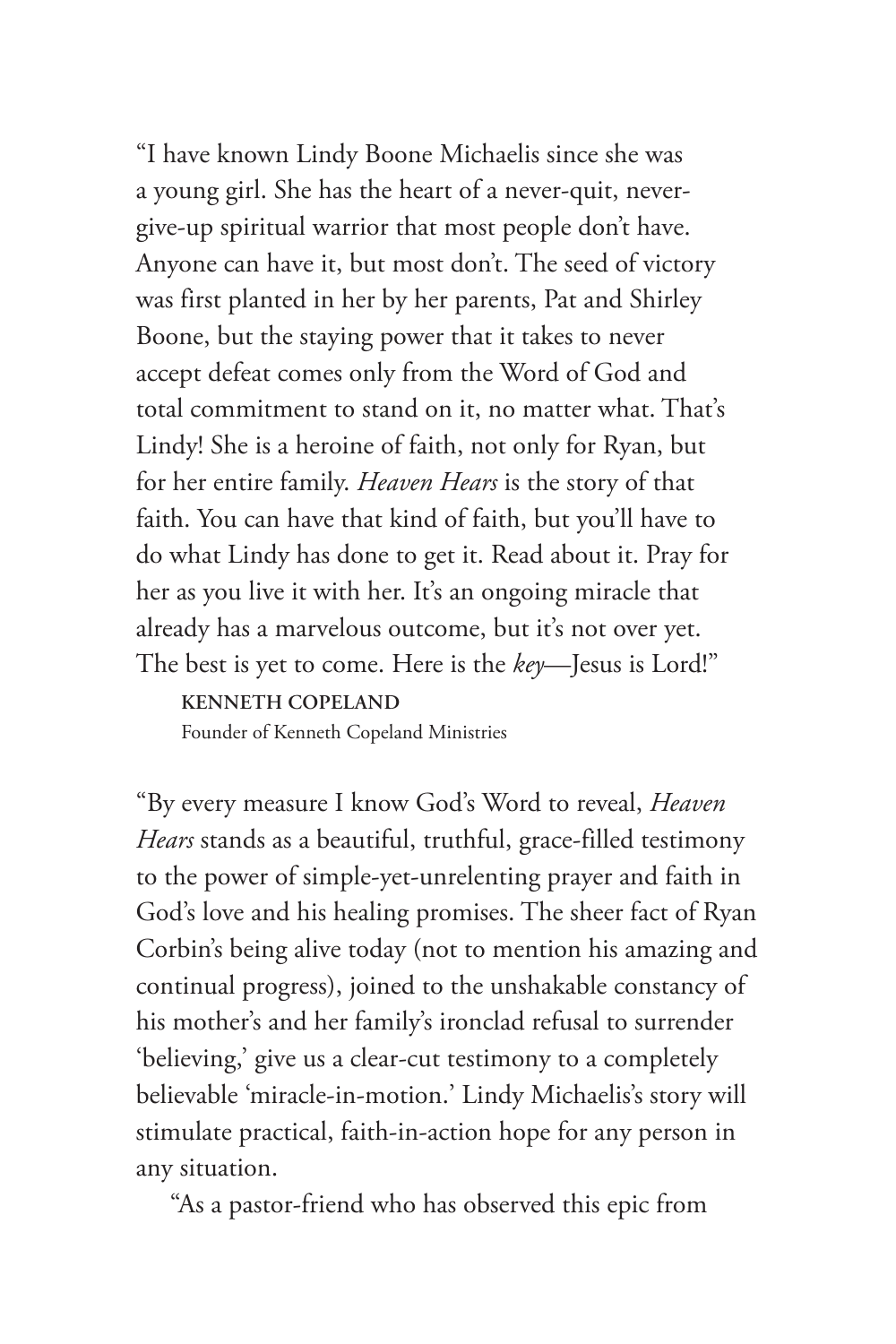the beginning, I urge readers: lift your eyes and open your heart to this truth—God's changeless love and his Son's unchanging grace are for us all today. *Heaven Hears* gives us Ryan Corbin's case study as a reminder and a call to embrace the eternal promise: 'All things are possible to those who believe!'"

#### **Pastor Jack W. Hayford**

Chancellor of The King's University–Los Angeles and founding pastor of The Church On The Way

"Our son Steven was the person directly behind Ryan when he fell through the skylight, a day which changed all of our lives. We have witnessed this tragic near-fatal accident, this miracle of recovery, and this family that refused to believe anything but the best possible recovery. If ever a mother and family willed and prayed someone to stay with them for a higher calling, it was Lindy, her family, and the Boone family. They did this for Ryan. As someone has said, 'Prayer is the greatest wireless connection.' The Boone family had this connection and have kept it blazing for years! A true account of the power of prayer and the power of faith, hope, and love!"

**Bill and Tani Austin** The Starkey Foundation

"Lindy Boone Michaelis, in her beautiful book *Heaven Hears*, reminds us that prayer is powerful. God knows us and the tiniest details of our lives, and even when it's hard to understand why we are in a difficult situation, we know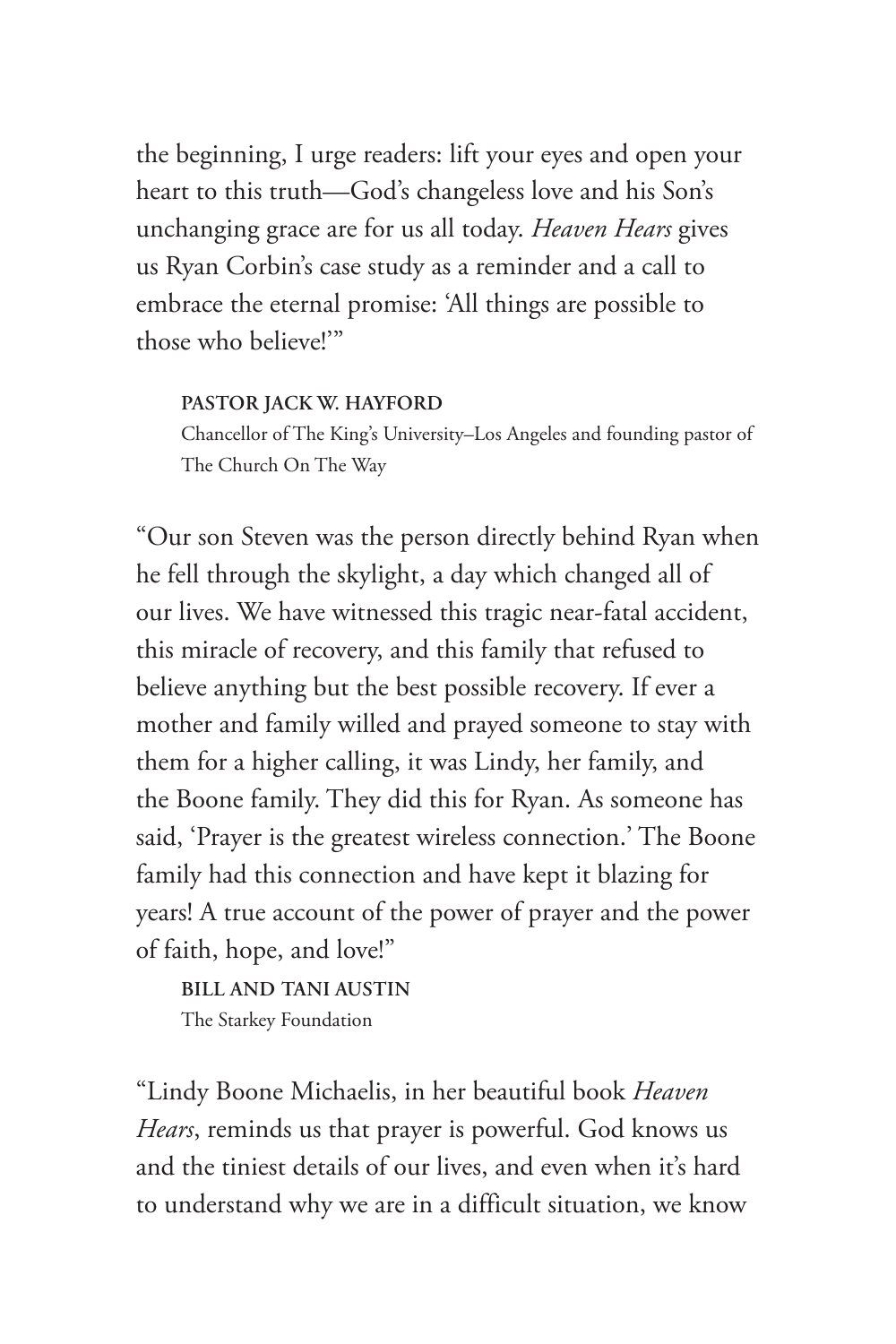that he is able to take our brokenness and reconstruct something with beauty and purpose. Heaven hears all of our cries and sighs, our pleas and petitions, and our praises and rejoicing. I believe this book will touch your heart."

### **Roma Downey**

Actress on the television series *Touched by an Angel*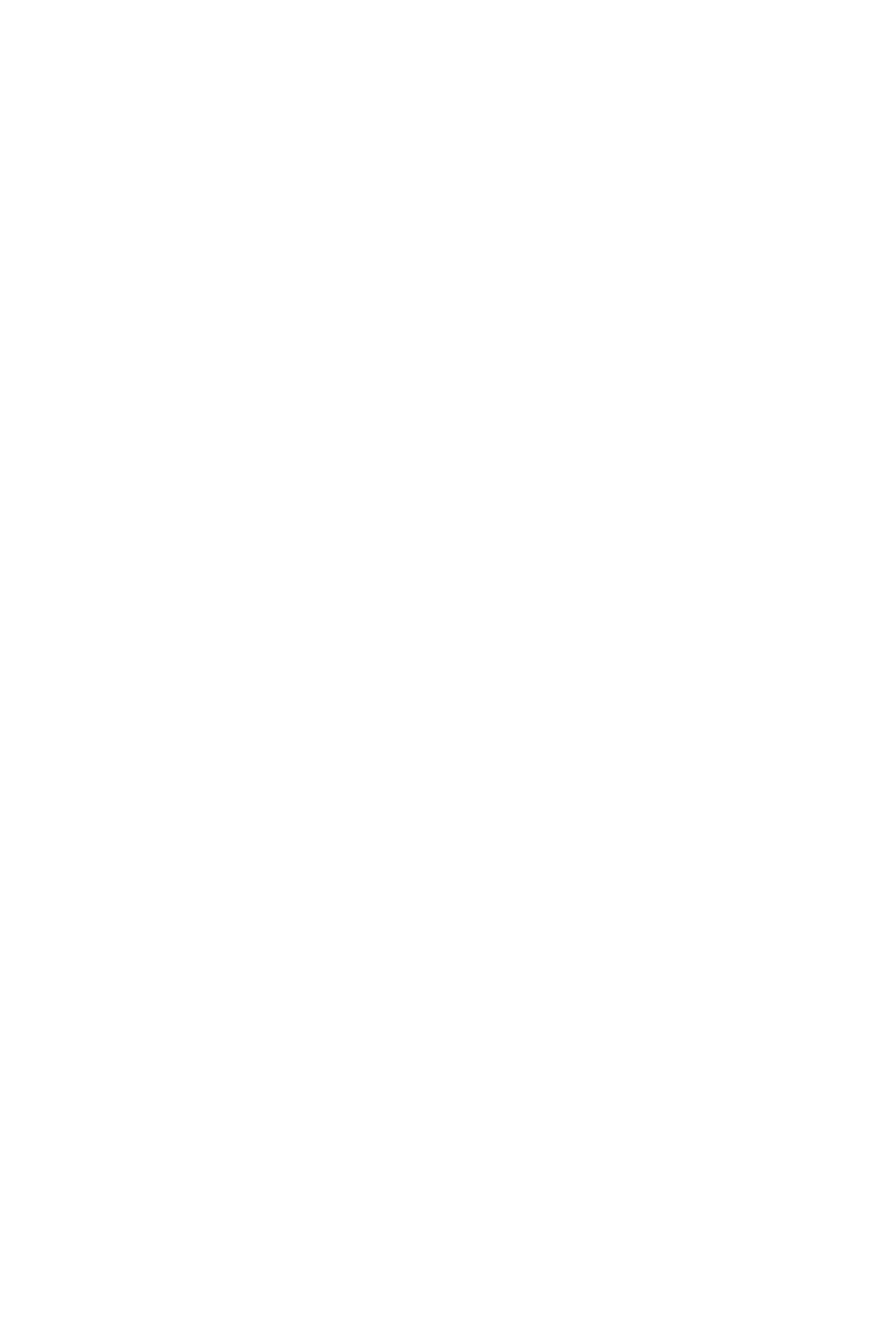The True Story of What Happened WHEN PAT BOONE ASKED THE WORLD TO PRAY for His Grandson's Survival

# Lindy Boone Michaelis with Susy Flory



*Tyndale House Publishers, Inc. Carol Stream, Illinois*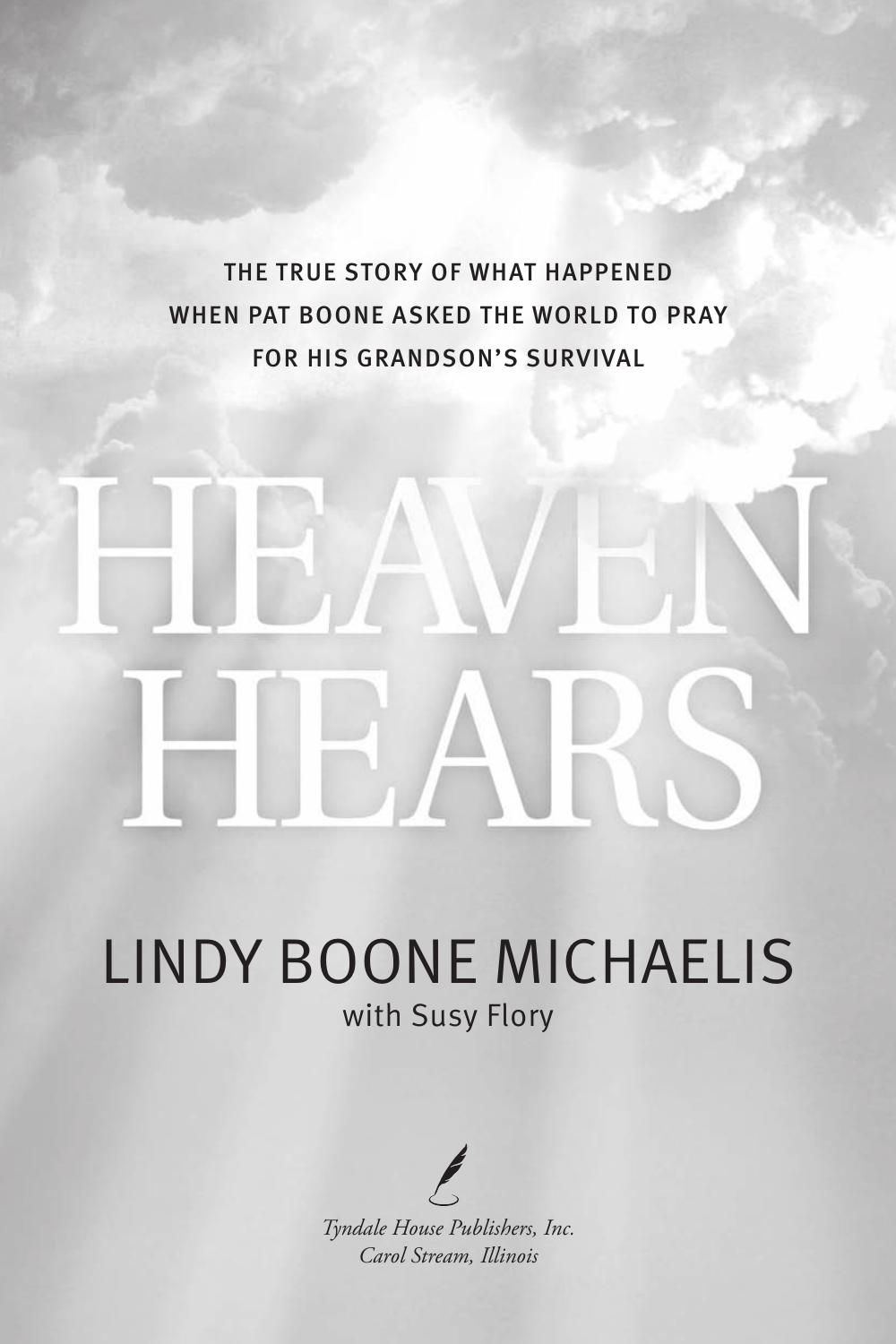Visit Tyndale online at www.tyndale.com.

*TYNDALE* and Tyndale's quill logo are registered trademarks of Tyndale House Publishers, Inc.

*Heaven Hears: The True Story of What Happened When Pat Boone Asked the World to Pray for His Grandson's Survival*

Copyright © 2013 by Lindy Boone Michaelis. All rights reserved.

Cover photographs are the property of their respective copyright holders and all rights are reserved: sunset © Sava Alexandru/iStockphoto; clouds © Igor Zhuravlov/iStockphoto; hospital screenshot used courtesy CNN; Ryan and Pat after race © John McGuire.

Unless otherwise noted, all interior photographs are from the personal collection of the Michaelis and Boone families and are used with permission. Additional photographs are property of their respective copyright holders and all rights are reserved: Boone family with girls sitting on box, family singing in white outfits, and Pat with girls holding microphones © Gold Label Artists; screen capture of Larry King visiting hospital used courtesy CNN; peacock © fotolinchen/iStockphoto.

Cover and interior background textures © Lost&taken.com.

Designed by Ron Kaufmann

Published in association with MacGregor Literary, Inc., of Hillsboro, OR.

Unless otherwise indicated, all Scripture quotations are taken from the *Holy Bible*, New Living Translation, copyright © 1996, 2004, 2007 by Tyndale House Foundation. (Some quotations may be from the NLT, first edition, copyright © 1996.) Used by permission of Tyndale House Publishers, Inc., Carol Stream, Illinois 60188. All rights reserved.

Scripture quotations marked AMP are taken from the *Amplified Bible*, ® copyright © 1954, 1958, 1962, 1964, 1965, 1987 by The Lockman Foundation. Used by permission.

Scripture quotations marked ESV are taken from *The Holy Bible*, English Standard Version®<br>(ESV®), copyright © 2001 by Crossway, a publishing ministry of Good News Publishers. Used by permission. All rights reserved.

Scripture quotations marked NIV are taken from the Holy Bible, *New International Version*,®<br>*NIV*.® Copyright © 1973, 1978, 1984, 2011 by Biblica, Inc.™ (Some quotations may be fro ® Copyright © 1973, 1978, 1984, 2011 by Biblica, Inc.™ (Some quotations may be from the previous NIV edition, copyright © 1984.) Used by permission of Zondervan. All rights reserved worldwide. www.zondervan.com.

Scripture quotations marked TLB are taken from *The Living Bible*, copyright © 1971 by Tyndale House Foundation. Used by permission of Tyndale House Publishers, Inc., Carol Stream, Illinois 60188. All rights reserved.

Scripture quotations marked NCV are taken from the New Century Version.® Copyright © 2005 by Thomas Nelson, Inc. Used by permission. All rights reserved.

Scripture quotations marked KJV are taken from the *Holy Bible*, King James Version.

ISBN 978-1-4143-8324-8

Printed in the United States of America

19 18 17 16 15 14 13 7 6 5 4 3 2 1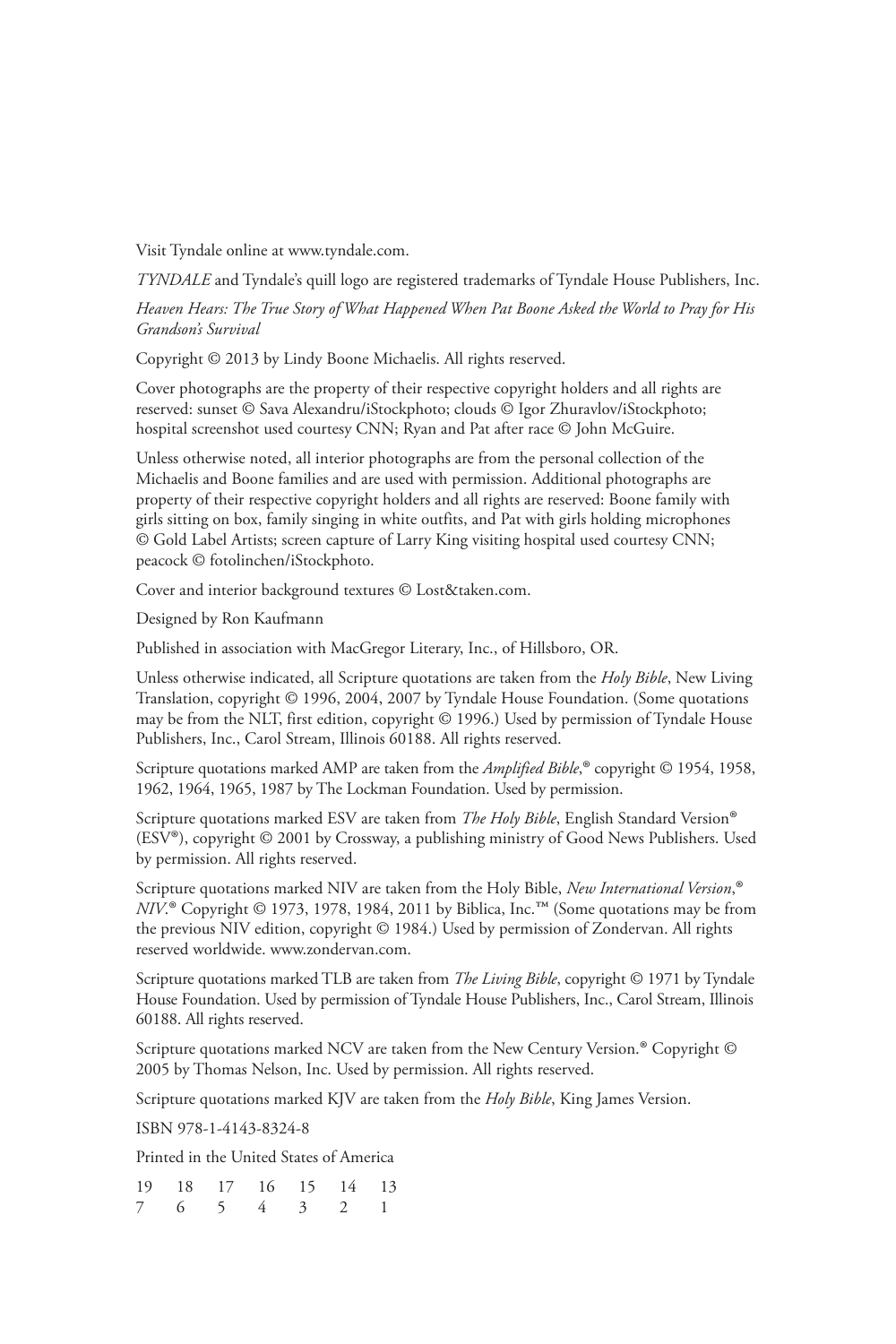# Contents

[Foreword by Pat Boone](#page-13-0) *xv* [Introduction](#page-17-0) *xix*

| CHAPTER I Through the Skylight I                  |
|---------------------------------------------------|
| CHAPTER 2 Growing Up Boone 13                     |
| CHAPTER 3 The Domestic One 33                     |
| CHAPTER 4 The Fairy Tale Fractures 43             |
| CHAPTER 5 Handy and the Can-Do Kids 59            |
| CHAPTER 6 "I Think Something Is Going to          |
| Happen to Me" 73                                  |
| CHAPTER 7 The Valley of the Shadow of Death $87$  |
| CHAPTER 8 Midnight Is Only Sixty Seconds Long 101 |
| CHAPTER 9 At the Red Sea II7                      |
| CHAPTER 10 The Secret Tent 135                    |
| CHAPTER II The Happy Meal 155                     |
| CHAPTER 12 Don't Read This If You're Easily       |
| Offended 175                                      |
| CHAPTER 13 Ryan's Reach 185                       |
| CHAPTER 14 We're Gonna Dance 195                  |
| Afterword by Debby Boone 213                      |
| Acknowledgments 219                               |
| Where Are They Now? 225                           |
| Notes 229                                         |
| About the Authors 231                             |
|                                                   |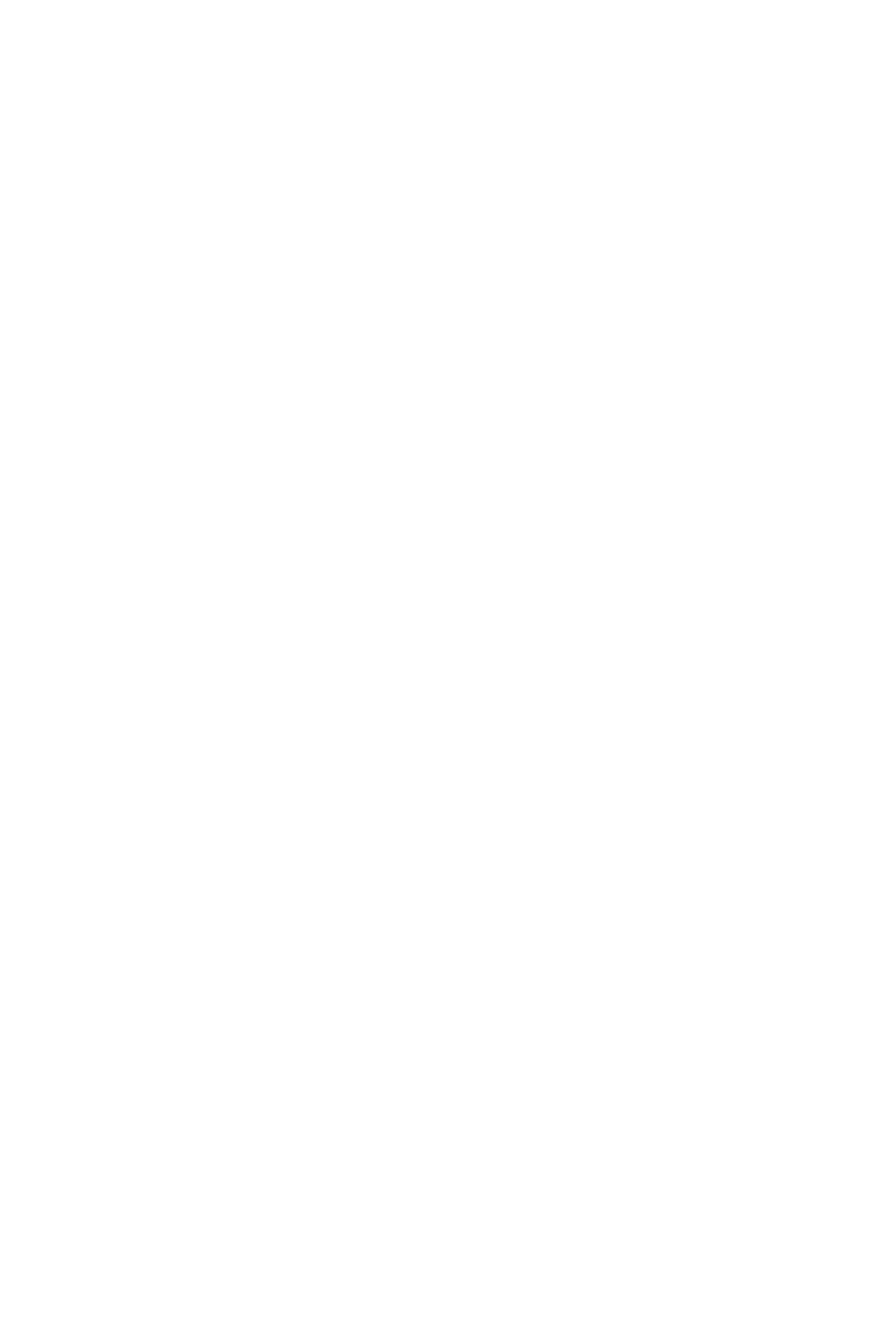## Foreword BY PAT BOONE

<span id="page-13-0"></span>*Blessed be the God and Father of our Lord Jesus Christ, the Father of mercies and God of all comfort, who comforts us in all our affliction, so that we may be able to comfort those who are in any affliction, with the comfort with which we ourselves are comforted by God.* 2 CORINTHIANS 1:3-4, ESV

Those verses from God's Word sound so empathetic and helpful and . . . well, *comforting*, don't they? And they are. But the requirement for receiving God's comfort is being *afflicted*. And we, as a family, surely have been. Especially Ryan, Lindy's son and my beloved grandson.

Big, handsome, intelligent, and good-hearted, Ryan was hurt so grievously that the doctors at UCLA doubted he would live through the first night. Until then, our large and growing family had been so blessed that it seemed we might make it through this life with only minor scars. But from the moment Ryan fell almost forty feet through the skylight of an apartment building in West Los Angeles, our lives were all affected—and afflicted.

How could this have happened to our first grandchild; the first boy; the happy, outgoing, talented young man with such a promising future, engaged to be married in just a few months? How could our loving God have *allowed* this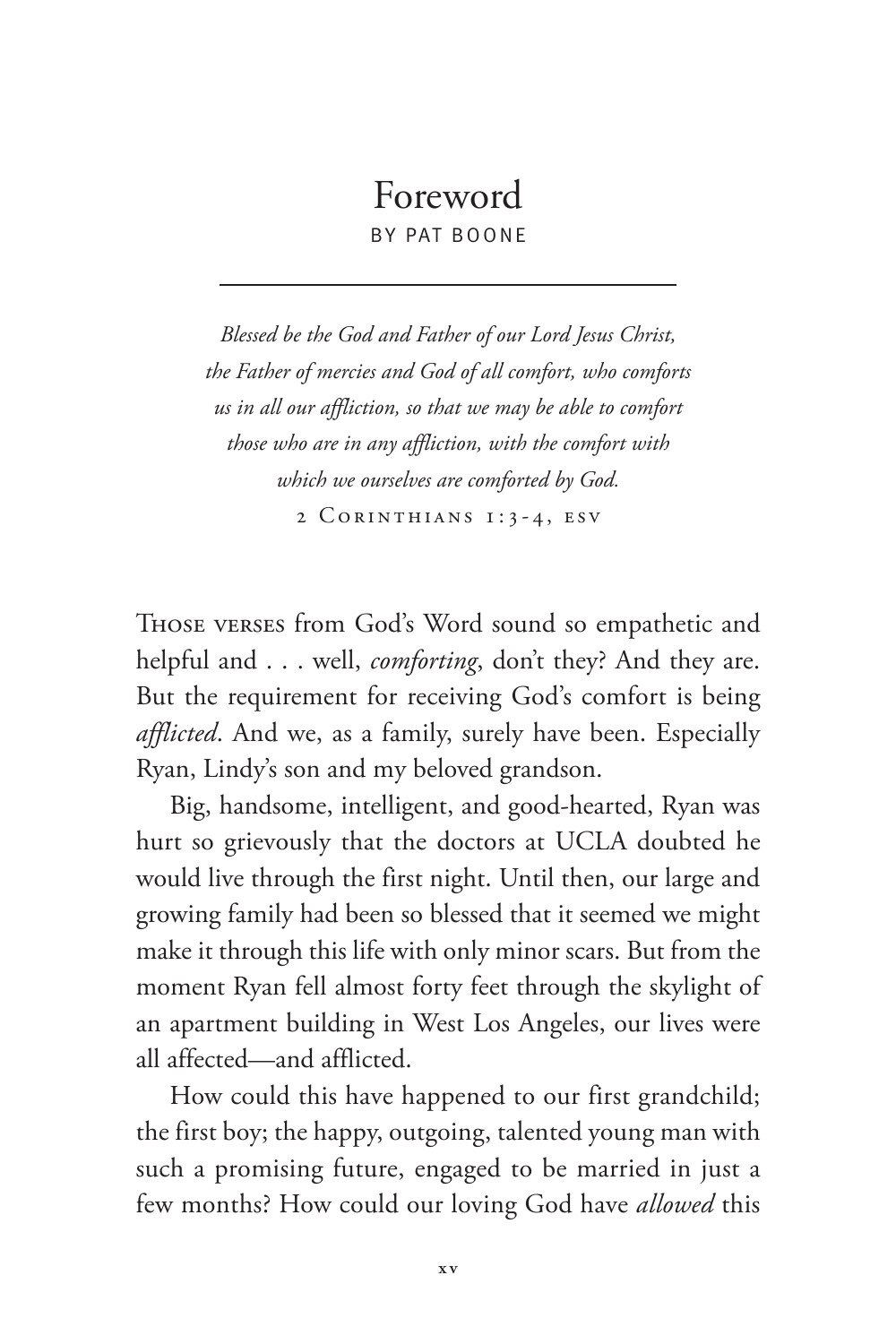to happen? How could our separate and combined lives go on as before? If Ryan lived, would he ever be the same? Would we?

When we realized how seriously he had been injured, our hearts stopped. All our plans for the immediate future came to a halt. Even long-term plans were now in question. We could scarcely think of anything but Ryan, what he was going through, and whether we could pray him back to some kind of health and normalcy. During the first days and weeks, we were all just praying for Ryan to be able to breathe on his own.

That's affliction.

And where could we turn for any comfort, any hope, any promise?

Friend, you know there's only one place—and that's where we all turned. We huddled and prayed together in the hospital waiting room, in the halls, and out on the grounds. We called every church and Christian TV prayer line we could think of. We called our minister friends across America, and they assured us they'd prompt their congregations and audiences to pray for Ryan. CNN's Larry King called to ask if I'd like to come on his highly popular TV show to ask millions around the world to pray for our grandson and for us. Dear Lindy, our daughter and Ryan's mom, and I accepted his invitation. An estimated fifty million people worldwide saw each program and were asked to join us in prayer.

God is where you turn in the midst of a crisis. God is the source of real comfort. Family and friends do what they can, but they can't give you divine assurance; they can't intervene and decree your loved one's healing; they can't actually cause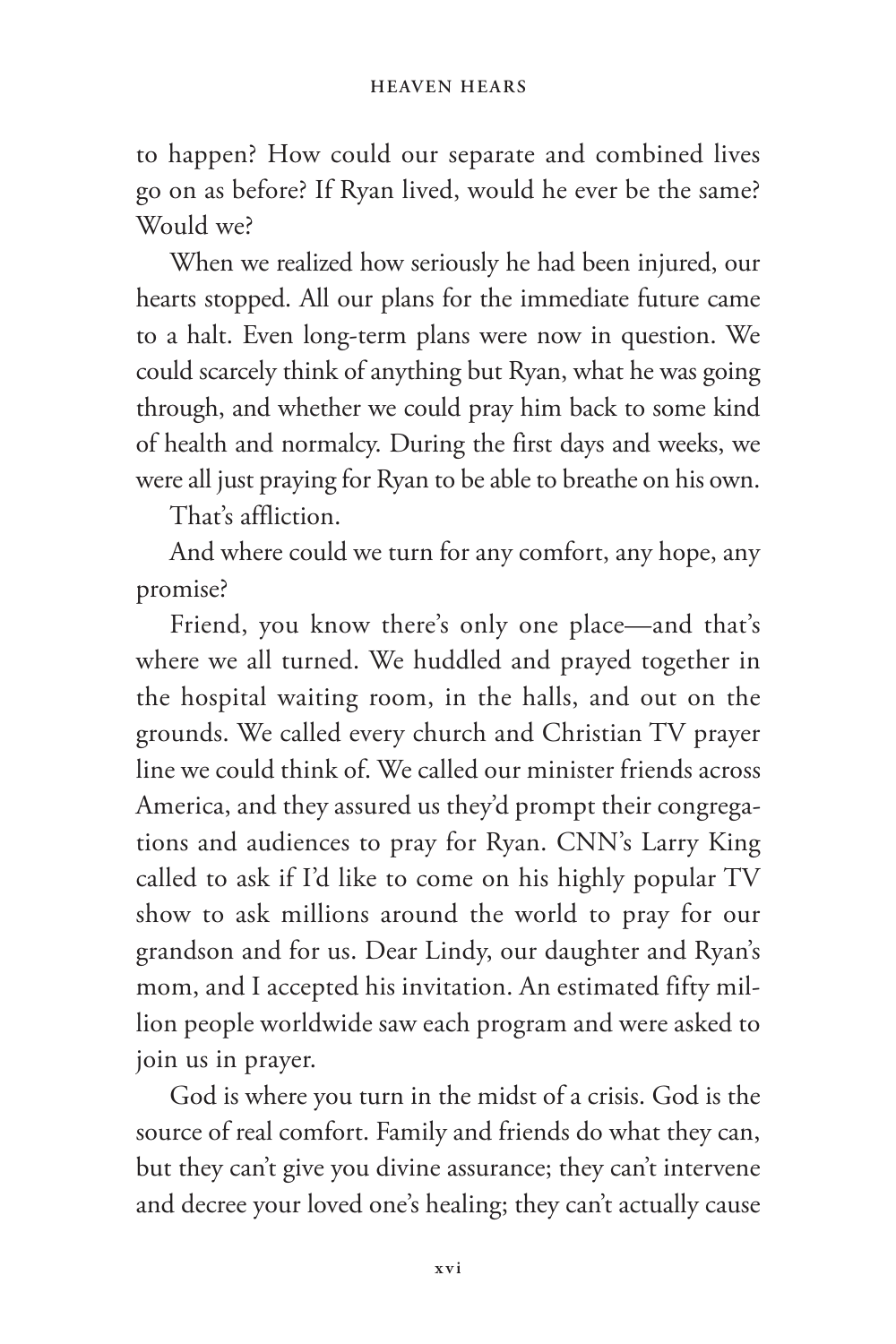it to happen. Only God can do those things. And so we prayed, fervently and continually.

In fact, on the day after the horrible accident-while Ryan was in a deep coma, on every kind of life support, with tubes and gadgets sticking out of his head—I laid my hand on his chest and prayed as I never had before: "Lord, you filled this boy with your Holy Spirit when he was only four years old. You've made this beautiful body and brain your dwelling place since then. I'm not asking you to reach down to touch and heal Ryan . . . *I'm asking you to rise up in him, and heal every cell and ruptured place in this temple of your Spirit . . . from within him!"*

And that's what our loving Lord has done, over these long twelve years. In answering our countless prayers, he has involved the prayers and support of so many people in many ways. His greatest human instrument by far has been Ryan's incredible mother . . . our daughter Lindy. This whole ordeal is Lindy's story, the account of her indomitable, constant hold on God's promises and power and grace. As members of our extended family have rallied in every way we could think of, Lindy has been the linchpin, the quarterback calling the plays. She has creatively tried and changed various therapies; found wonderfully capable caregivers to care for Ryan in twelve-hour shifts around the clock; and worked tirelessly with her son to encourage his own commitment, faith, and patience in his interminable saga of recovery. All the while Lindy has continued to be a wonderful wife and mother to her other kids.

Along with her own mom, Shirley, Lindy has consistently read God's Word to Ryan and helped him memorize and repeatedly quote the promises of his heavenly Father.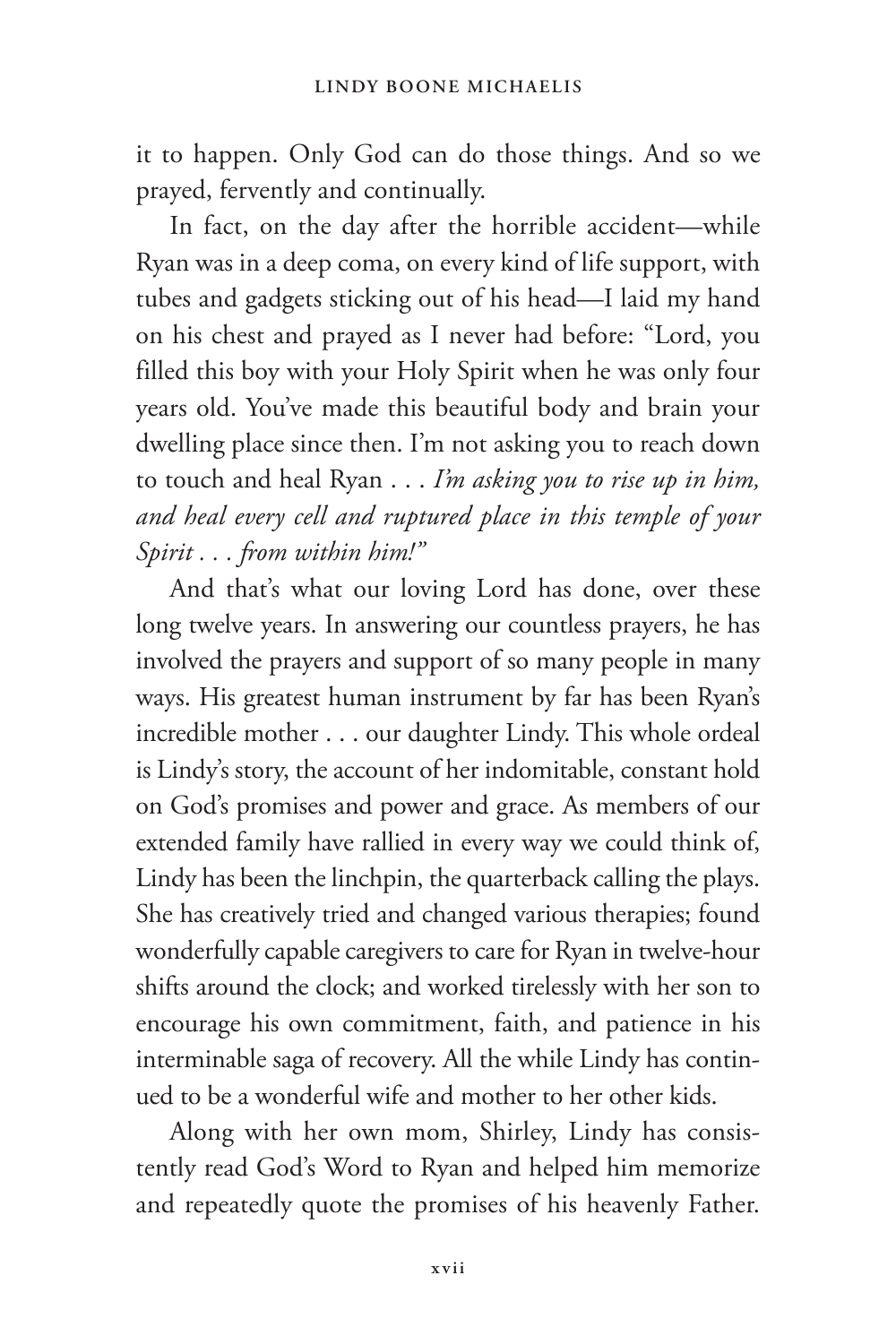Though you're about to read her account of this triumphant journey, even she can't fully convey how long it has seemed, how many times it appeared hopeless, how many times we, her family, have cried out to God, "Why, Lord, *why? Why is it taking so long?* You could just speak the word, and Ryan would be whole, restored, miraculously healed, to your own glory! *Why, Lord, why?* "

And that's the point of this foreword. Why, indeed?

I believe Ryan's miracle, the proof that heaven hears, has been allowed by God to stretch out over so long . . . because so many others go through even longer trials. They cry out the same plaintive questions, challenged to the limit as the years go by with seemingly declining prospects of change or healing. This story, Ryan and Lindy's story—ultimately God's story—was written to comfort those who are in any affliction, even those who have endured for years, "with the comfort with which we ourselves" have been comforted, encouraged, bolstered, and finally rewarded by God, in his infinite purpose and grace.

As long as it has been—and while he still has some ways to go—Lindy, Ryan, and the rest of us rejoice in how our faith has been tested, challenged, and deepened, and how it has grown. We are all the better for it, and though we would have avoided it if we'd had the choice, we see God's fingerprints on all that has happened. We pray he will use our experience to build the faith of others—and to comfort them in their affliction.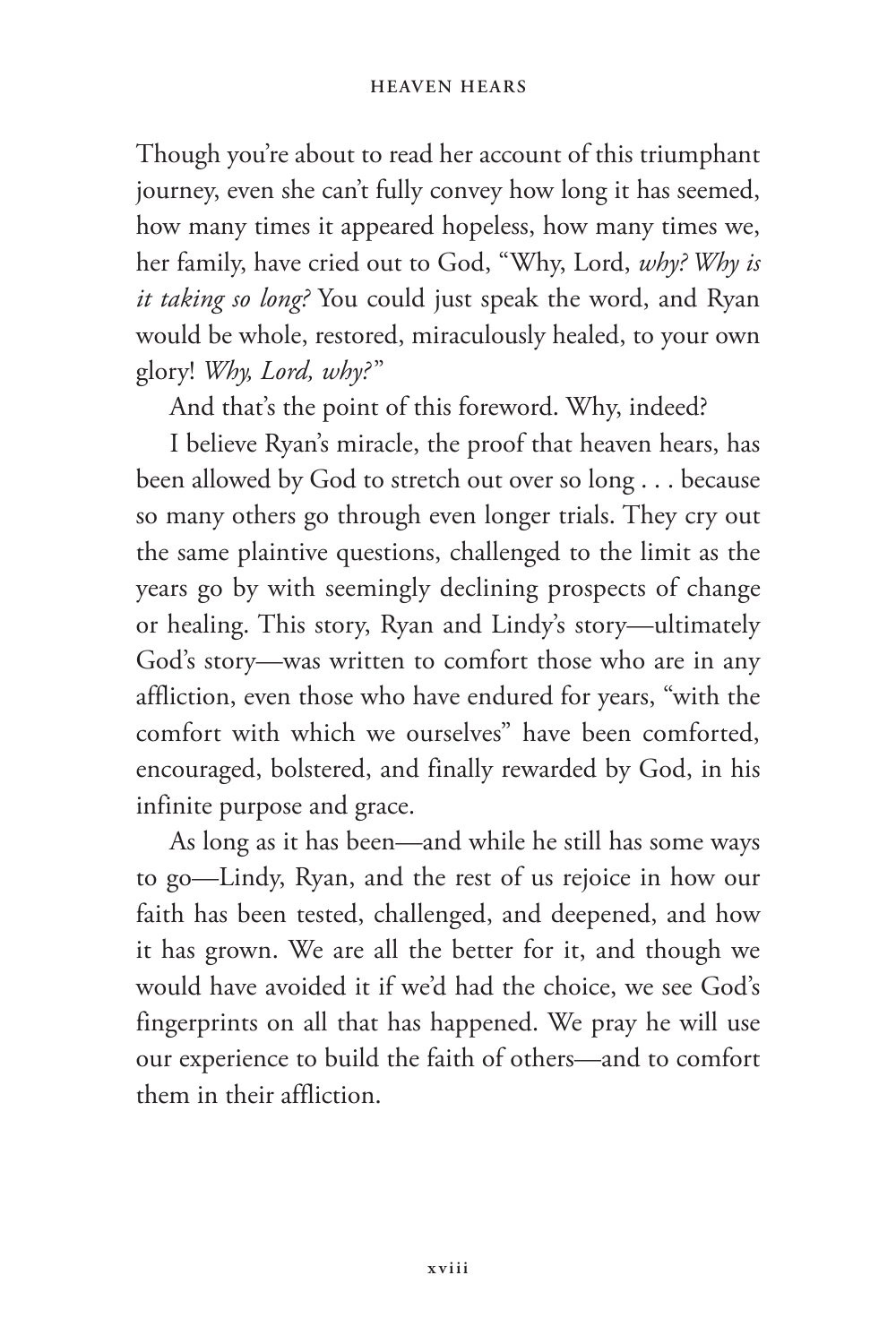# <span id="page-17-0"></span>Introduction

"Do you believe, Lindy, in prayer?"

Larry King leaned forward in his chair, elbows on the table, his gaze sympathetic but searching.

"Oh, yes."

"Even though it has been two months."

"Oh, yes."1

I felt as if I were in the hot seat. It was my second appearance on *Larry King Live* in as many months, and I knew Larry was asking me the same question millions of viewers had: Does God really hear when we cry out to him?

"You've been praying for two months," Larry said. "Yes."

Eight weeks before, life as I'd known it had been completely upended when my twenty-four-year-old son, Ryan, stepped through a skylight and fell three full stories. His skull was fractured, his lungs collapsed, and his heart stopped. When he broke through that roof, Ryan fell into a very different life, teetering on the edge of eternity.

For weeks my firstborn child lingered between life and death in the Intensive Care Unit at UCLA Medical Center. At first I was in shock, grieving, looking for answers. I felt so helpless; prayer was my lifeline.

Yet I wanted to do more. What I hadn't expected was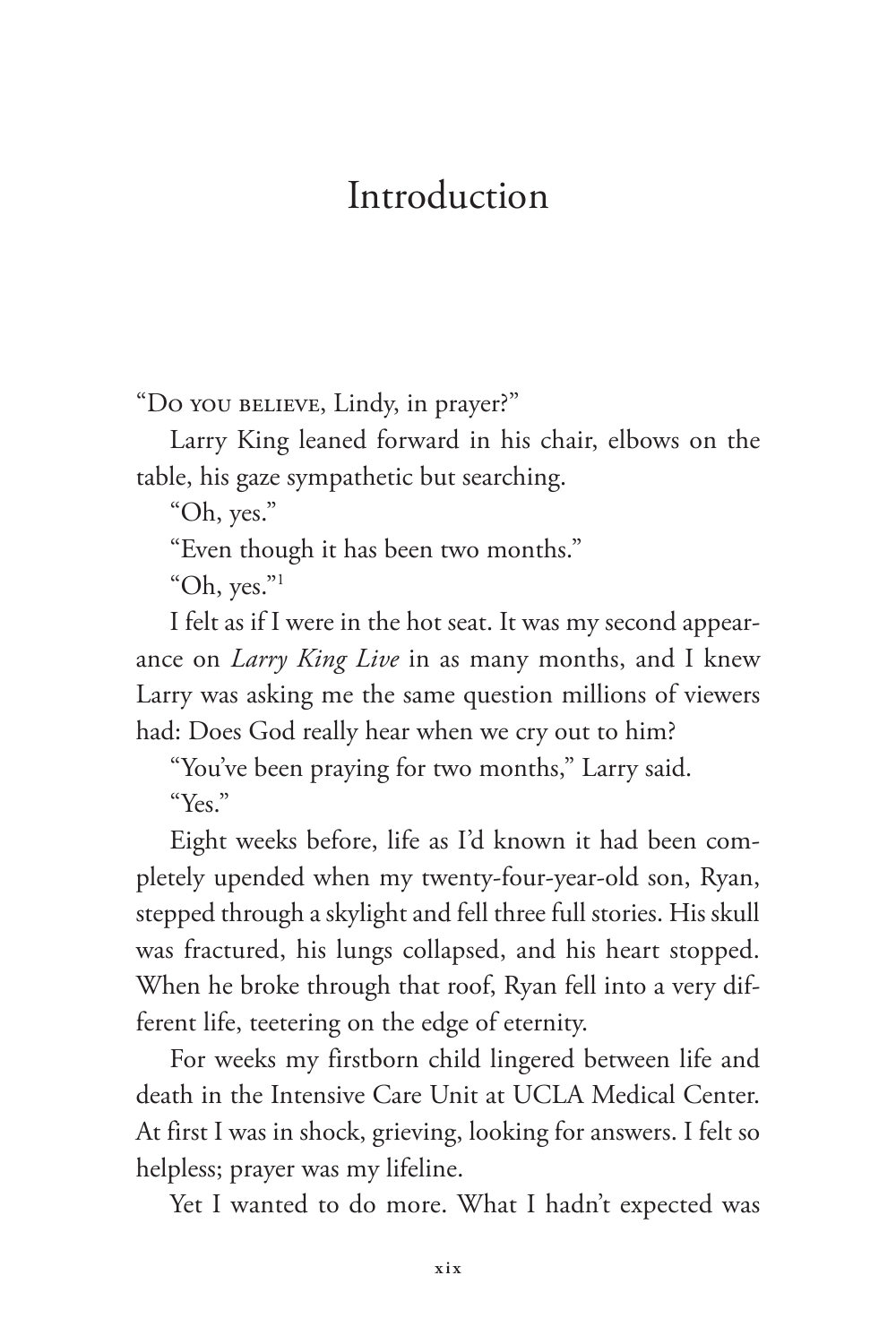an opportunity to appear before a worldwide audience, all because Larry King was a friend of my dad, Pat Boone. Daddy had been friends with Larry since the talk-show icon had hosted a local radio show from a Miami hotel lounge back in the late 1950s. At the time, my dad was one of the most popular charting artists in the country (second only to Elvis Presley). Larry invited him to be a guest on his show, and they immediately hit it off. Over forty years later, Larry had made a name for himself as host of Larry King Live, CNN's most-watched and longest-running program.

Given their long-standing friendship, Daddy wasn't too surprised when he got a call from Larry's producer shortly after Ryan's accident. The producer said Larry had heard about Ryan's accident and wanted Daddy and me to come on the show for a few minutes so that people would hear about Ryan's accident and pray for him.

Even though Daddy wasn't surprised by the call, he thought the reason for the invitation was extraordinary. "He's giving us a platform," he told me.

I wasn't sure I could do it. "I feel too raw. I am a gaping wound. How do I talk about this in public? It's all too horrible."

But we decided to accept the invitation. Ryan needed every prayer he could get. Our first appearance on July 26, 2001, was short—a small segment at the end of one of Larry's programs. Daddy and I had been given just enough time to let viewers know about Ryan's accident and ask them to pray for his recovery.

The response to our first appearance was, as Larry said,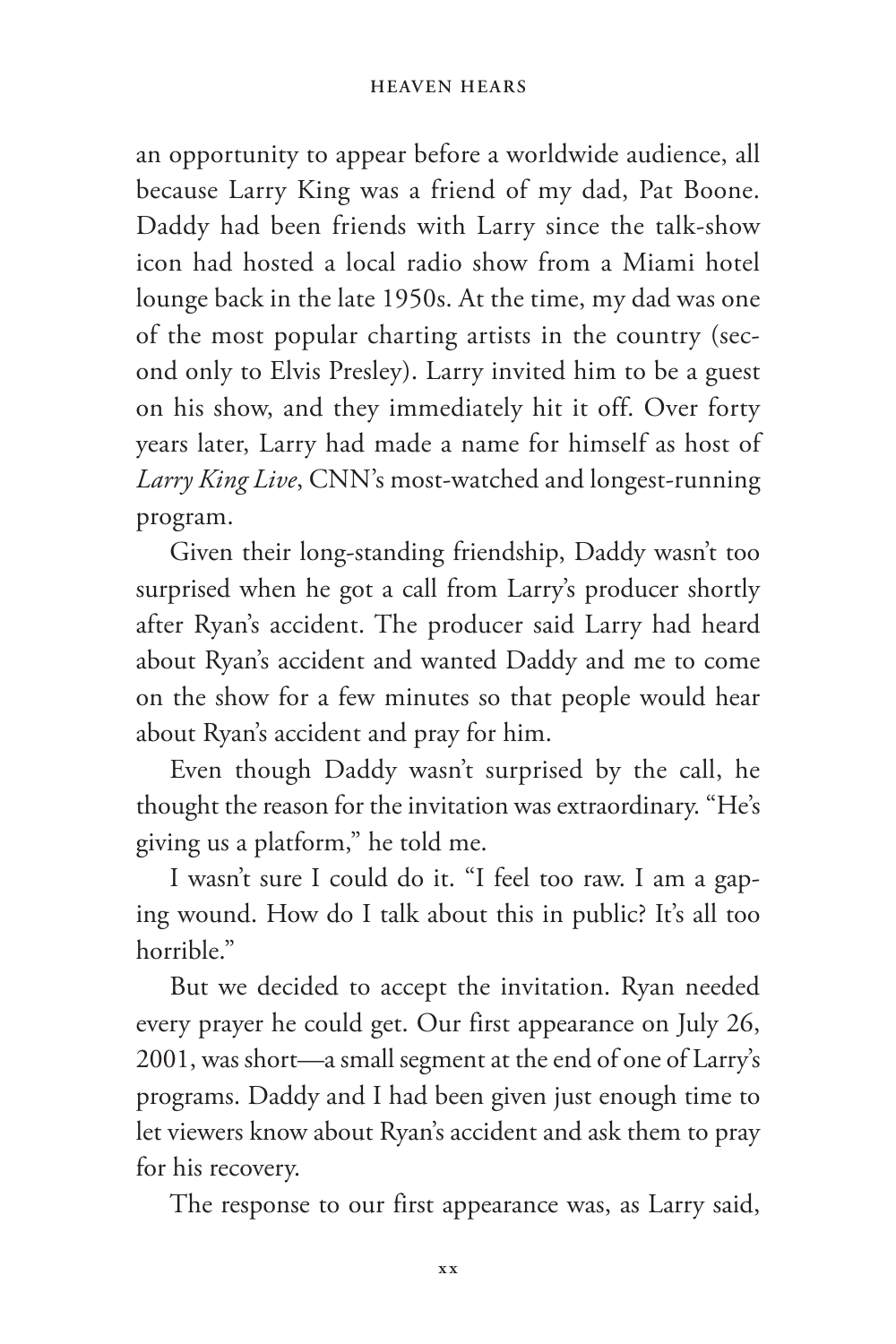"almost unbelievable"; in fact, for days afterward UCLA Medical Center had been besieged with calls from people asking about Ryan.

Larry invited us back to his show three weeks later. Now my dad and I sat across from him for a second time. I didn't have to wait long before Larry followed up with another question.

"Why not? Why not an answer?"

"Can I read you something real quick?" I asked, reaching for the Bible I'd brought with me. Given the ups and downs of the past few weeks, I had few insights of my own.

"One thing the Lord has been trying to work in me," I said, as I flipped to the book of Romans, "is patience. And I rely more heavily on what he says in his Word now than ever before."

Finding the passage I'd been looking for, I began reading aloud: "We can rejoice, too, when we run into problems and trials, for we know that they are good for us—they help us learn to endure. And endurance develops strength of character in us, and character strengthens our confident expectation of salvation."2

I'm not sure this was the "answer" Larry or his audience was looking for, yet it was already clear to me that God was up to something. I was still working on what that passage meant, but I knew I had a big trial (that was an understatement), and I was told to rejoice because I would gain endurance, strength of character, and a confident expectation of salvation through it. My job was to hold fast to his Word and to do so in front of millions. I knew this was a rare opportunity to let viewers witness faith in action, even if it was the size of the proverbial mustard seed.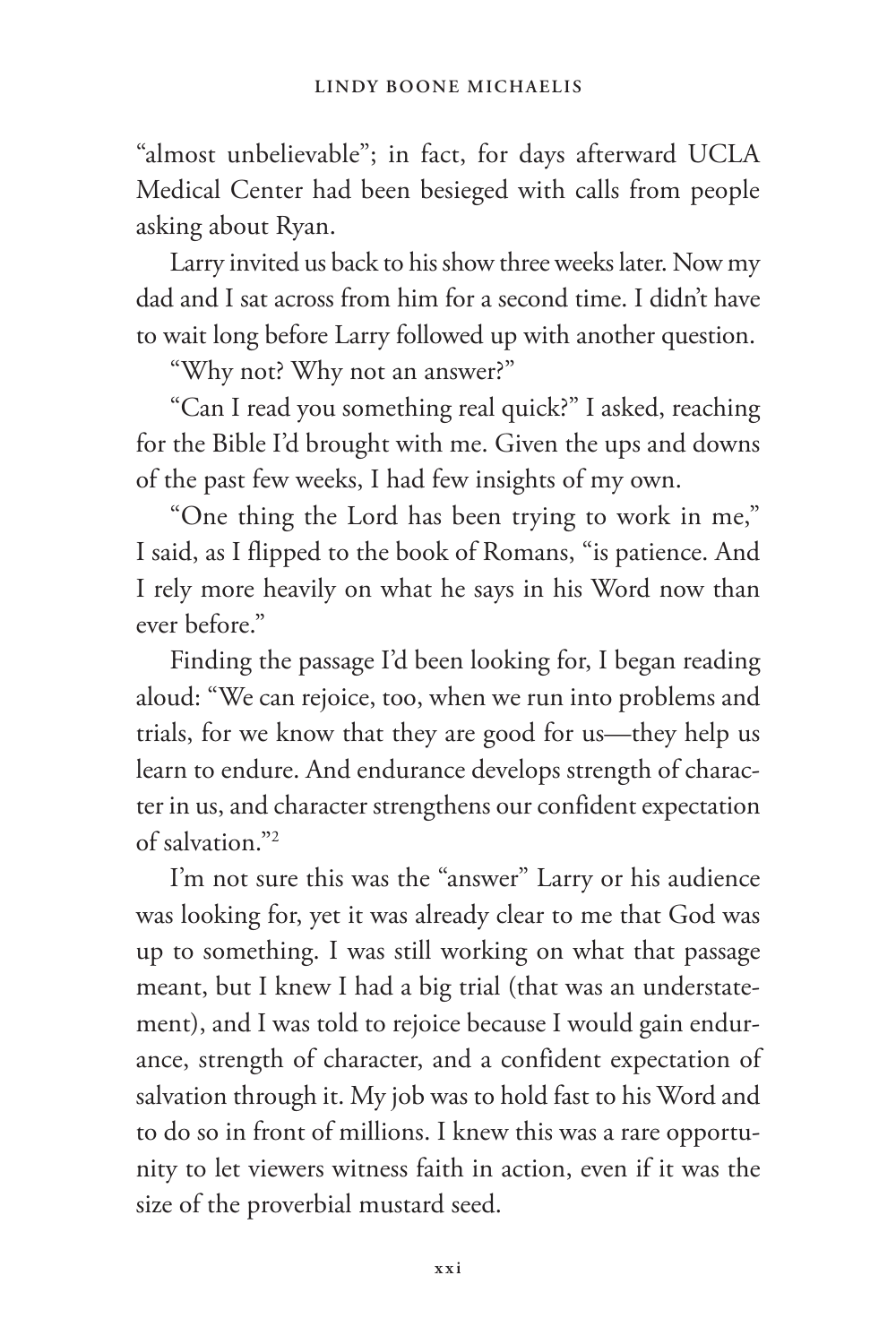"I'm learning patience through this," I said. "But I still believe that my son is going to get better."

About forty-five minutes later, Larry gave the last word of the night to my dad, who once again asked people to pray.

And boy, did they pray. *Heaven Hears* is the story of what happened next. It's a story about the power of prayer. It's about miracles. It's about overcoming despair, persisting through suffering, and surviving against all odds.

It's an unbelievable story, and it's not over yet.

If you or someone you love has experienced a traumatic injury, you know that it's like a hallucinatory roller-coaster ride operated by a madman. There are tremendous ups and downs, not to mention sharp, jerky turns and dips that make your stomach tie up in knots. There are moments of triumph and joy and excitement, but there are also tears and screams and moments where you hold on until your knuckles turn white.

I'm still on that roller coaster, although it's slowed down a bit and the twists and turns aren't quite as bad these days. I've learned a few things along the way: that we are spiritual beings, here for a reason. That good things can come from bad. And that heaven does hear—even before we have a chance to look up.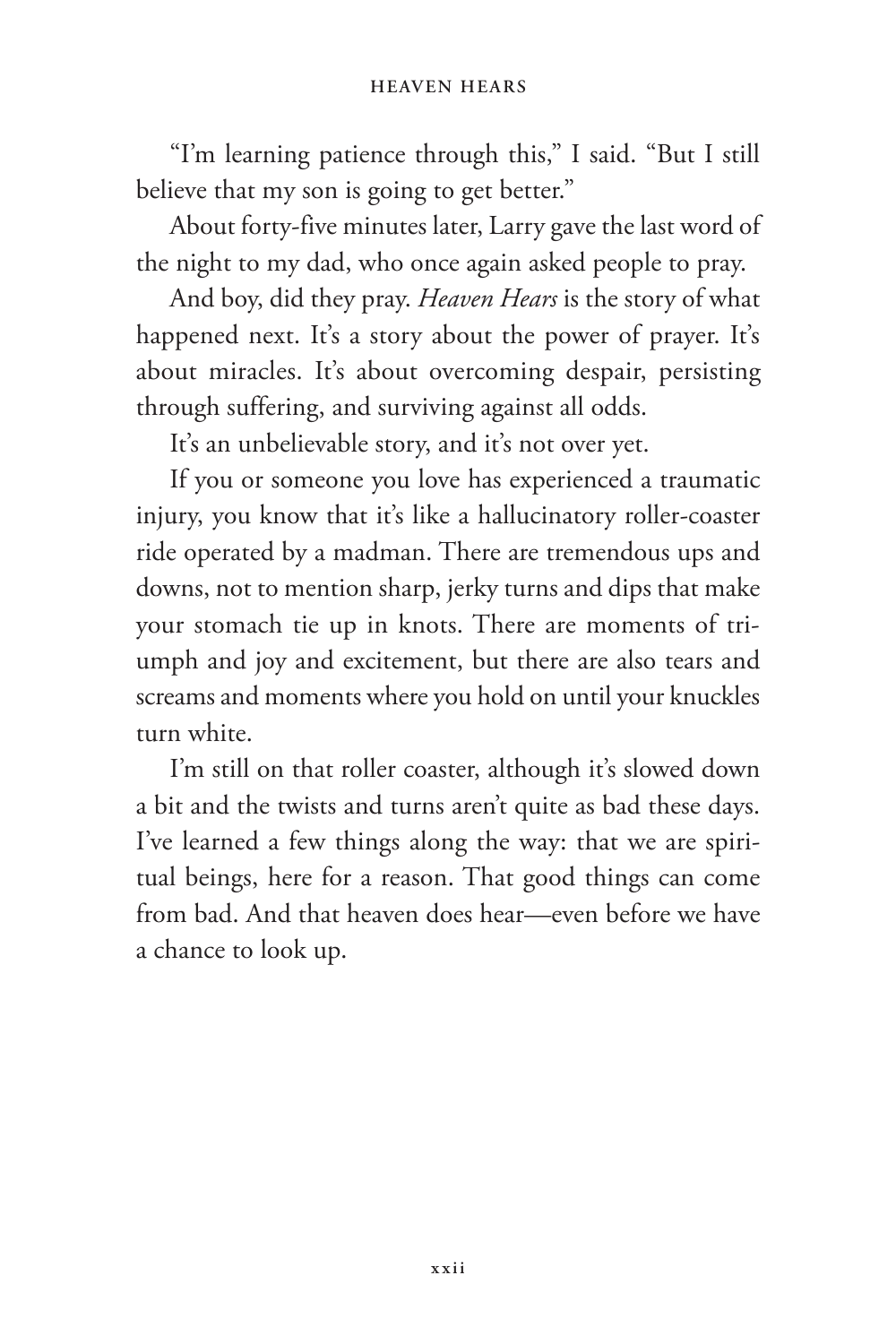#### CHAPTER I

# <span id="page-21-0"></span>Through the Skylight

*We are not human beings having a spiritual experience. We are spiritual beings having a human experience.* PIERRE TEILHARD DE CHARDIN

RYAN AND HIS ROOMMATES were always on a quest to look good. After all, they were young guys living in LA and hoping to make it in the entertainment business. Even though the dangers of skin cancer were well known by 2001, a golden tan was still status quo in Southern California. In that way, I think Ryan took after me and his grandfather Pat.

The problem with his quest for the perfect tan was that Ryan lived in an old stucco Brentwood apartment building far from the beach. He did have access to a swimming pool next door, but the apartment buildings on Dorothy Street were built around central courtyards, almost like a picture frame, and the sun's rays didn't last long before they passed into shadow.

In the middle of Ryan's building was a garden with concrete pathways. Framed around it were three stories of apartments. The front door of each apartment opened up to a walkway that ran around the inside of the frame. Instead of a metal railing, each walkway was bordered by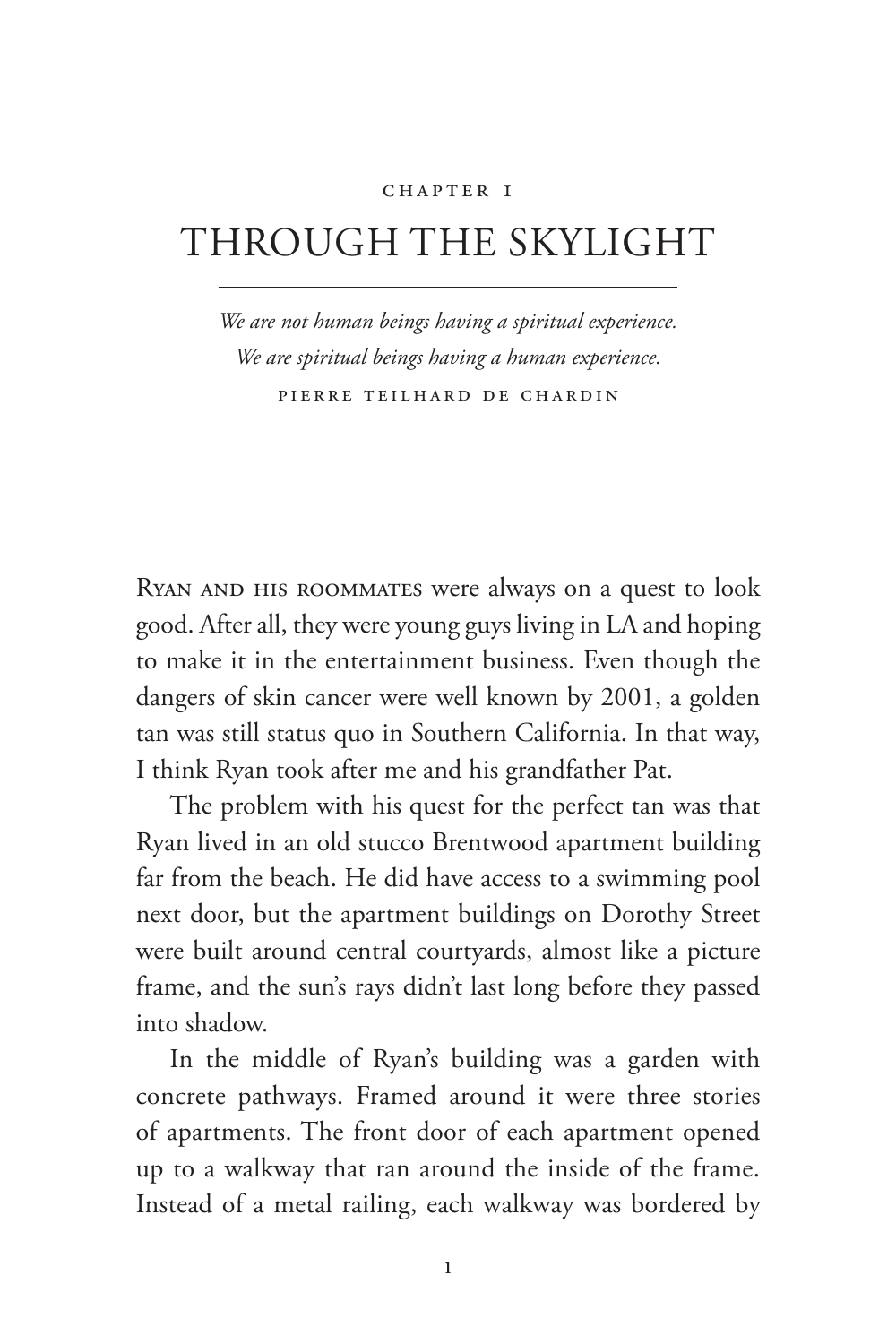a three-and-a-half-foot concrete wall on the courtyard side. Ryan and his roommates lived on the second floor in apartment 208. On the third floor was a stairway that led up to a roof-access door. The building was full of young professionals, so it wasn't uncommon for people to head up to the roof to sunbathe once the sun's rays moved on from the courtyard.

One sunny June day, Ryan got home from his job at California Pizza Kitchen at about three in the afternoon; his job on a television show was on hiatus so he worked as a server at the pizza restaurant to pay the bills. Ryan changed into shorts and flip-flops, threw on a black backpack holding his keys and a few other odds and ends, grabbed a towel, and invited his two roommates to come along. Grant was playing a video game and passed, but Steve decided he could use some sun too. The two of them headed upstairs, laughing and joking about their latest get-fit-and-good-looking schemes. They climbed the stairs to the roof-access door. It was closed but unlocked. Ryan went first.

After he stepped out into the bright afternoon sun, Ryan skirted to the left around a metal railing and then turned right to walk alongside it. To his left was a skylight flush with the roof. The skylight was designed to let in fresh air and natural light to the darker nooks and crannies of the apartment walkways. But at some point, probably due to the heat of the sun or maybe even rainwater problems, the four-by-eight-foot opening had been covered with a corrugated fiberglass panel, tacked down around the edges. Over the years and with exposure to the elements, the fiberglass cover had grown brittle and faded to almost perfectly match the color, and even the texture, of the rocks and pebbles on the tar-and-gravel roof.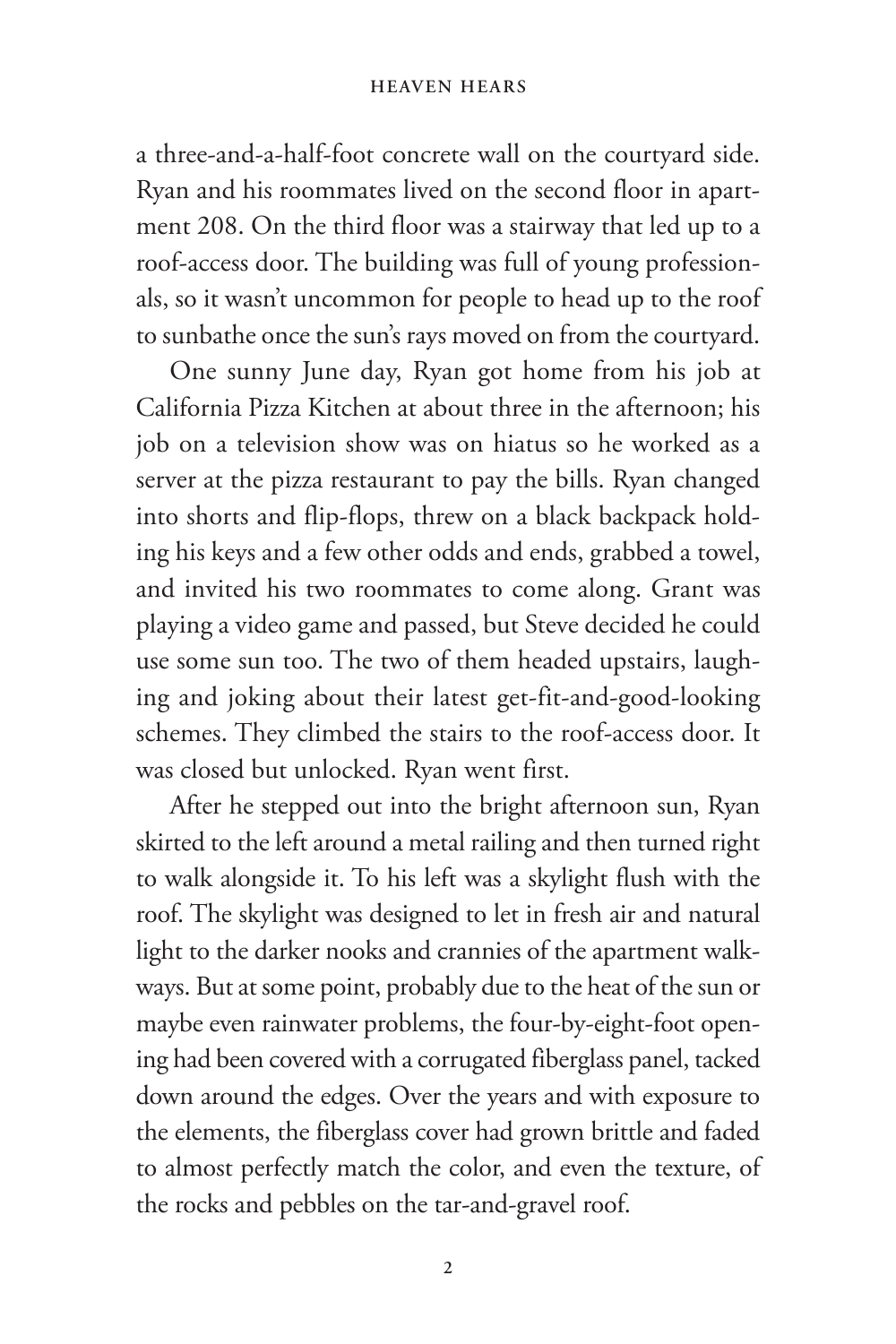Ryan walked along the pathway between the metal railing on his right and the skylight on his left. The path was no more than two feet wide; Steve followed about four feet behind. Ryan was almost past the skylight when Steve saw his roommate's left foot come down on the corner. Ryan's size 14 flip-flops bridged over the corner with his toes and heel still on the roof but the middle of his foot, bearing his weight, pressed down and the fiberglass started to flex inward. His right foot was still on the roof but as the fiberglass panel began to give way, his left foot started sliding toward the middle of the skylight. There was nothing beneath to bear his weight. As his foot slid inward, his body rotated around toward Steve, and Ryan looked straight into his roommate's eyes, surprised, and fell down through the fiberglass panel. There wasn't much noise except for the cracking of the fiberglass and a few thumps. Ryan was gone.

 $+$   $+$   $+$ 

I was dreaming of sunshine and beaches when the phone started ringing.

### *Where am I?*

It was dark, and I was disoriented. Finally I remembered. I was on vacation with my husband, Mike, and our thirteenyear-old son, Tyler, in Málaga, Spain. We'd been at a timeshare condo for about four or five days. During the day, I worked out and enjoyed the pool while Mike and Tyler played golf. One day we'd driven our rental car to a picturesque village at the top of a narrow, winding road. On another, Tyler had tried out parasailing. We'd even talked about a day trip to Morocco.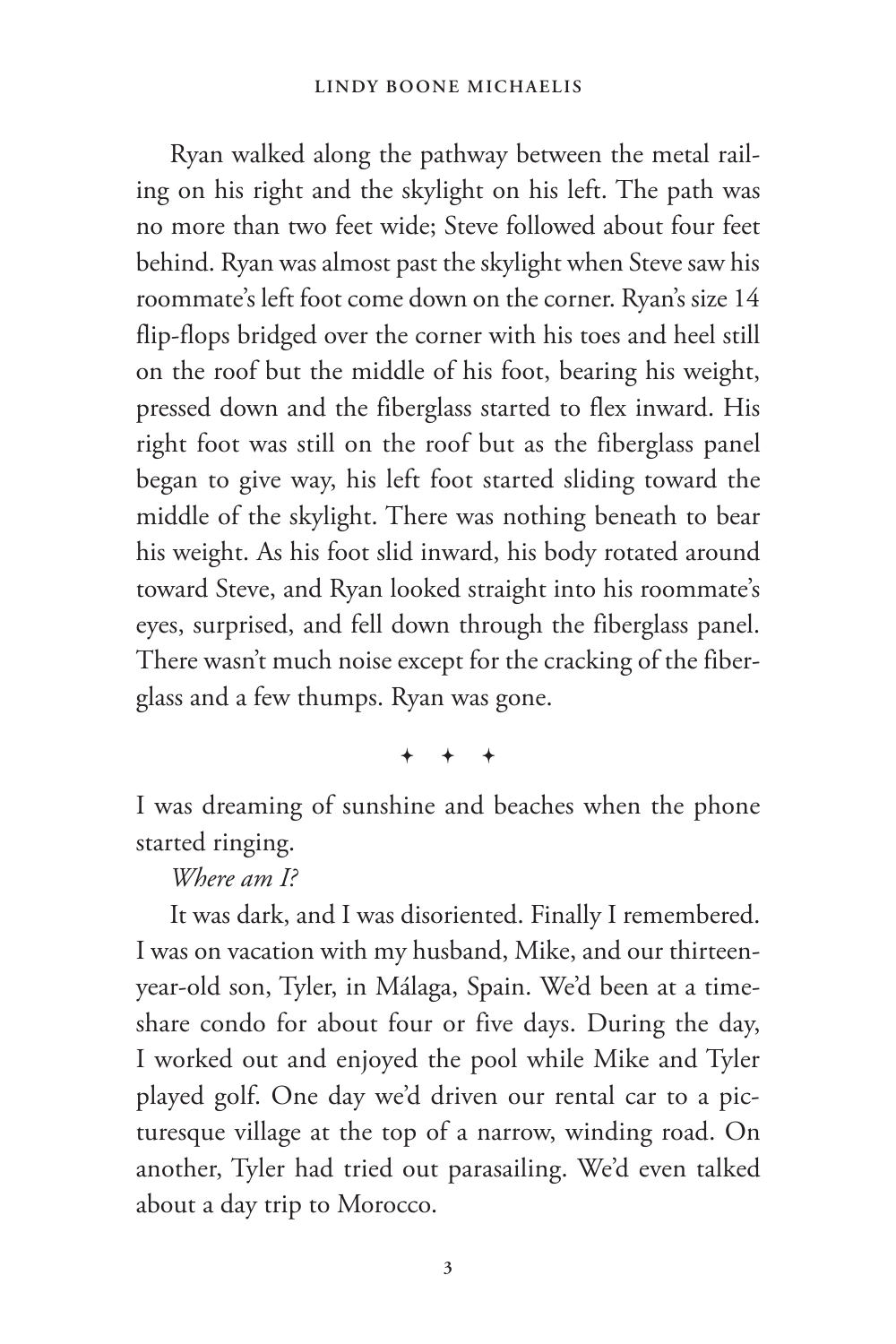But for now I was sound asleep after a full day of sun and seafood. *So where is that ringing coming from?* Mike was still asleep, so I got out of bed and bumped my way out of the bedroom toward the sound in the living room. Tyler was asleep on the sofa bed—I couldn't believe he slept through the noise.

I finally found the phone and picked it up. "Lindy, we've been trying to reach you."

It was my sister Debby. Between the late-night call and the tone of her voice, I knew I'd better brace myself. It had to be bad.

"Nobody knew the number where you were staying. It's Ryan. He's had an accident." My breath caught in my throat.

"Not a car accident. He fell when he was on the roof of his apartment building. He and Steve were going up to get some sun but Ryan somehow stepped on a skylight and it broke."

My stomach clenched into a tight ball. Time slowed and my brain felt numb. I tried to concentrate on my sister's voice.

"He's at UCLA Medical Center now, and I believe he's being operated on. Mama and Daddy are there. I stayed home to try to reach you. I finally got hold of the people staying in your house and they gave me this number."

I felt like a thirsty sponge soaking in the information but, at the same time, like I was being wrung out.

"Lindy, all I know is that he has a skull fracture and they already had to remove his spleen but I know you can live without one of those."

*What am I going to do? I'm in Spain. Ryan is in California. How long before I can get to him?*

Ryan had dropped us at the airport just a few days before.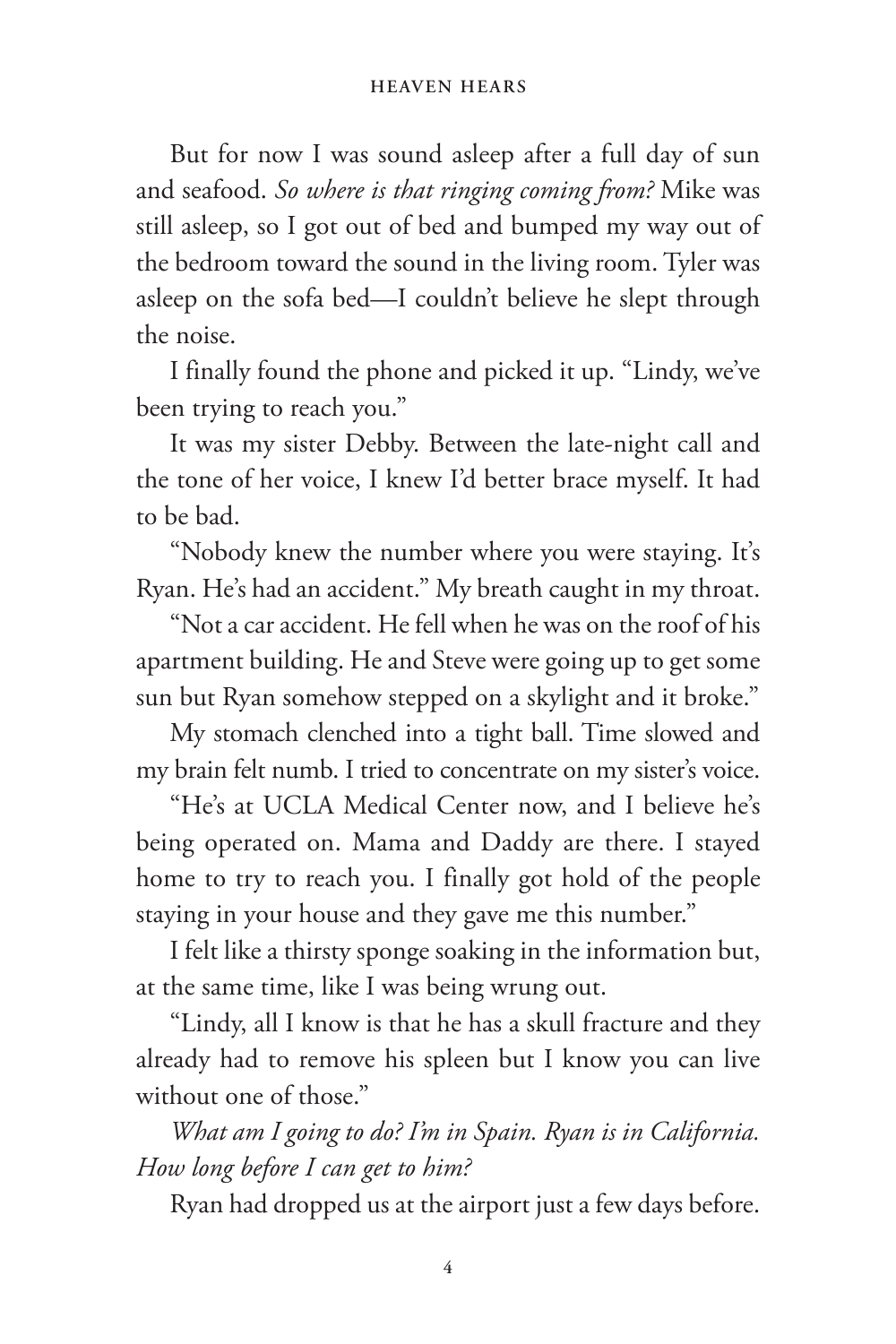My warm and wonderful twenty-four-year-old son had wrapped his arms around me and bent over to give me a good-bye kiss on the cheek.

It was nice not to worry much about him anymore. He'd finally graduated from Pepperdine and landed a job as a production assistant on a TV show—maybe the first rung on the ladder toward becoming a writer for television and film. And he had just proposed to the love of his life. Ryan was ready to be a grown-up and take care of a family of his own. Now this!

*It can't be happening. He has to be all right. I have to get home.*

Mike had woken up, heard my panicky voice, and wandered in to find out what was going on. Tyler, too, was now sitting up on his sofa bed. After I hung up, I told them that Ryan had had an accident and then we joined hands in that little living room and prayed, pouring out our fears to God.

As we held hands, my mind raced. I didn't know the details, so I could only guess at how bad Ryan's condition really was and what exactly I should be praying for. *A skull fracture? What exactly does that mean? Is that always terrible or do people get better from that?*

It was a mother's nightmare—the worst thing that had ever happened to one of my children and I was too far away to be able to get there quickly. Yet somehow I knew that God was with my son and that I would have to connect to God to be able to connect to Ryan. I have never been so grateful for the gift of prayer. When we called out to God, it didn't feel like a feeble ritual but rather a powerful intervention.

Maybe God would heal Ryan—but I had no guarantees. Maybe the doctors could keep him alive and make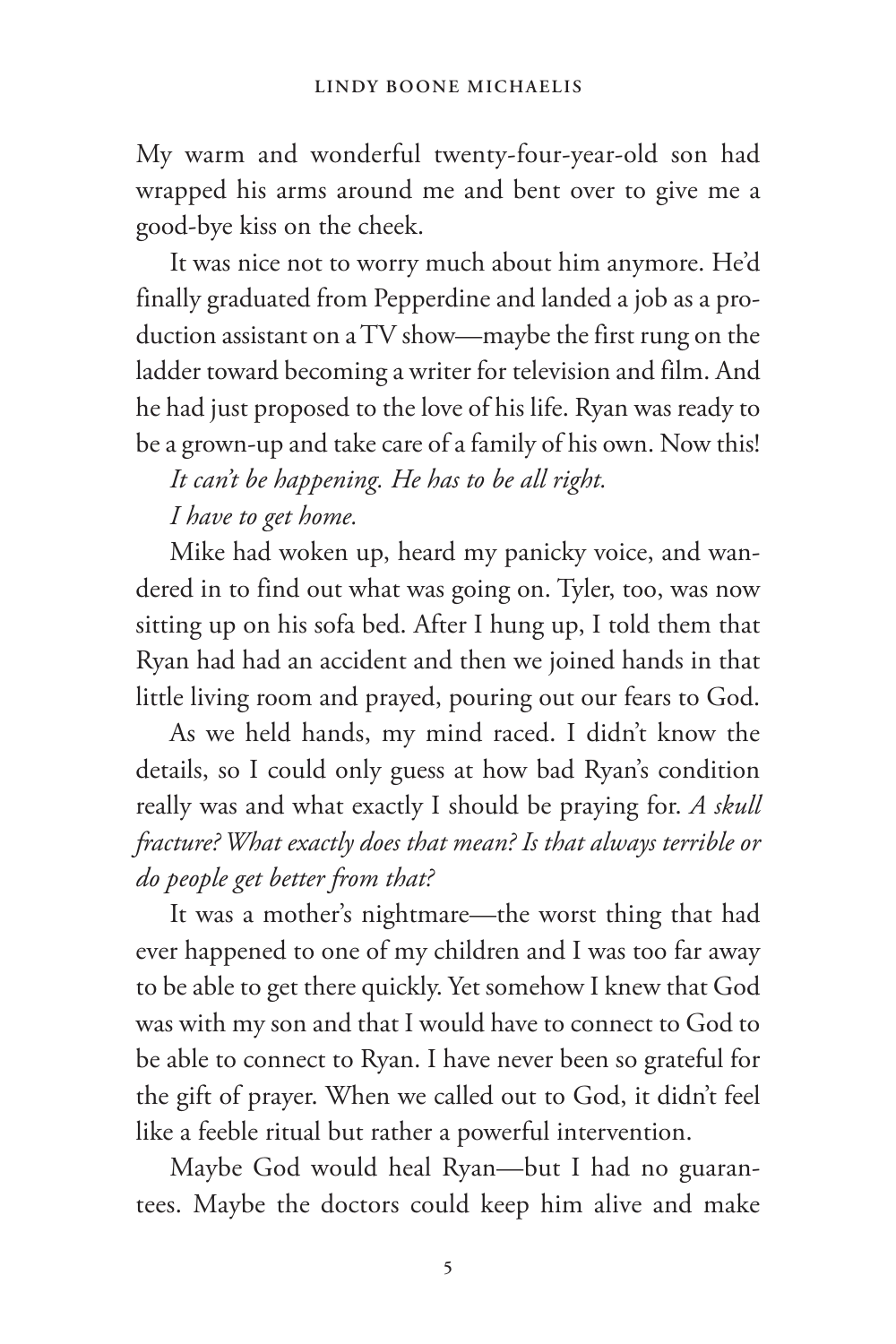him well—but I really didn't know. All I did know was that God loved Ryan, God was with Ryan, and God was with the doctors.

As we stood together in that dark room in Spain, I prayed my heart out. "Lord, please surround Ryan with your love and let him live and recover from this awful accident. Help us get the plane flights we need to get to him as quickly as possible. Guide the doctors, nurses, and every human being who has something to do with Ryan's care."

After we said amen, we started hashing out our plans. Mike suggested waiting until we had more specifics on Ryan's condition. "Maybe it isn't so bad," he said. "Maybe Ryan will be safe in the hospital recovering and there is nothing we can do anyway if we go home. It can't be that bad that we can't hang here for a while. Maybe we shouldn't jump to conclusions."

But all I could do was tell Mike I was leaving. "You and Tyler can stay, but I *will* be on the first flight home." When he heard my voice, Mike quickly started packing too. He knew that even if Ryan was okay, I would need his support until we knew exactly what had happened and what we needed to do.

Mike took the lead in handling the logistics. After he'd spent an hour on the phone arranging for our tickets, we quickly packed, checked out, and headed for the airport. Then we began an agonizing twenty-four-hour journey on three separate flights—from Málaga to Madrid, from Madrid to Miami, and then a final flight home from Miami to Los Angeles. Each time we landed, I found a pay phone and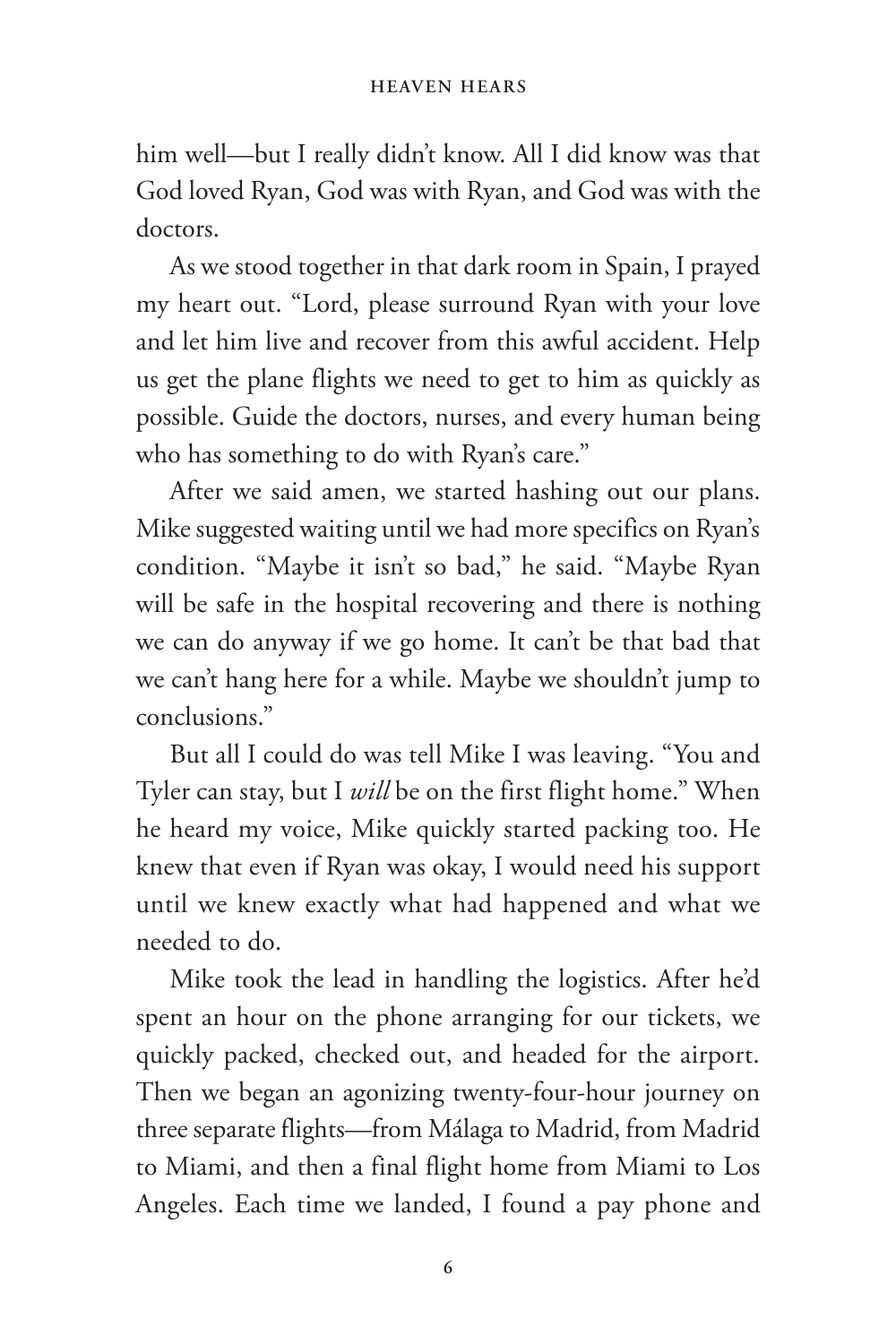called Debby. Each time I talked to her, I realized more and more that Ryan's life really was at stake.

The longest leg of the journey was the eight-hour flight across the Atlantic. Up to this point I was both numb and agitated, but I hadn't really absorbed the news. Now it began to sink in, and sitting still on that long flight got harder and harder. I felt impatient as time crept past.

Then I sat up straight. *I know what I can do. I need to write. I need a pen and paper so I can write everything I'm feeling. And if I don't, I'm going to explode.*

It took me a few frantic minutes to find a pen. Mike pulled some legal paperwork out of his briefcase, and I turned the pages over to write on the back. The words started pouring out and I wrote as fast as my shaky hand could write.

*Trapped! It's a feeling of being trapped when you find out a child is hanging on the brink of life and death. Then to try to get to him, to be near him, tell him you love him, then to be on a plane, elbow to elbow with people who don't know and don't care and to spend hours and hours thinking he could have died and I wouldn't even know it—I'm doubly trapped! I want to scream and let the whole plane know I'M IN PAIN! I'M SCARED!*

I thought hard about what Debby had said in one of our calls. She told me doctors were having a difficult time getting a CAT scan of Ryan's head to determine the extent of the damage. He was on life support, and doctors were afraid that switching him to a portable unit in order to get a CAT scan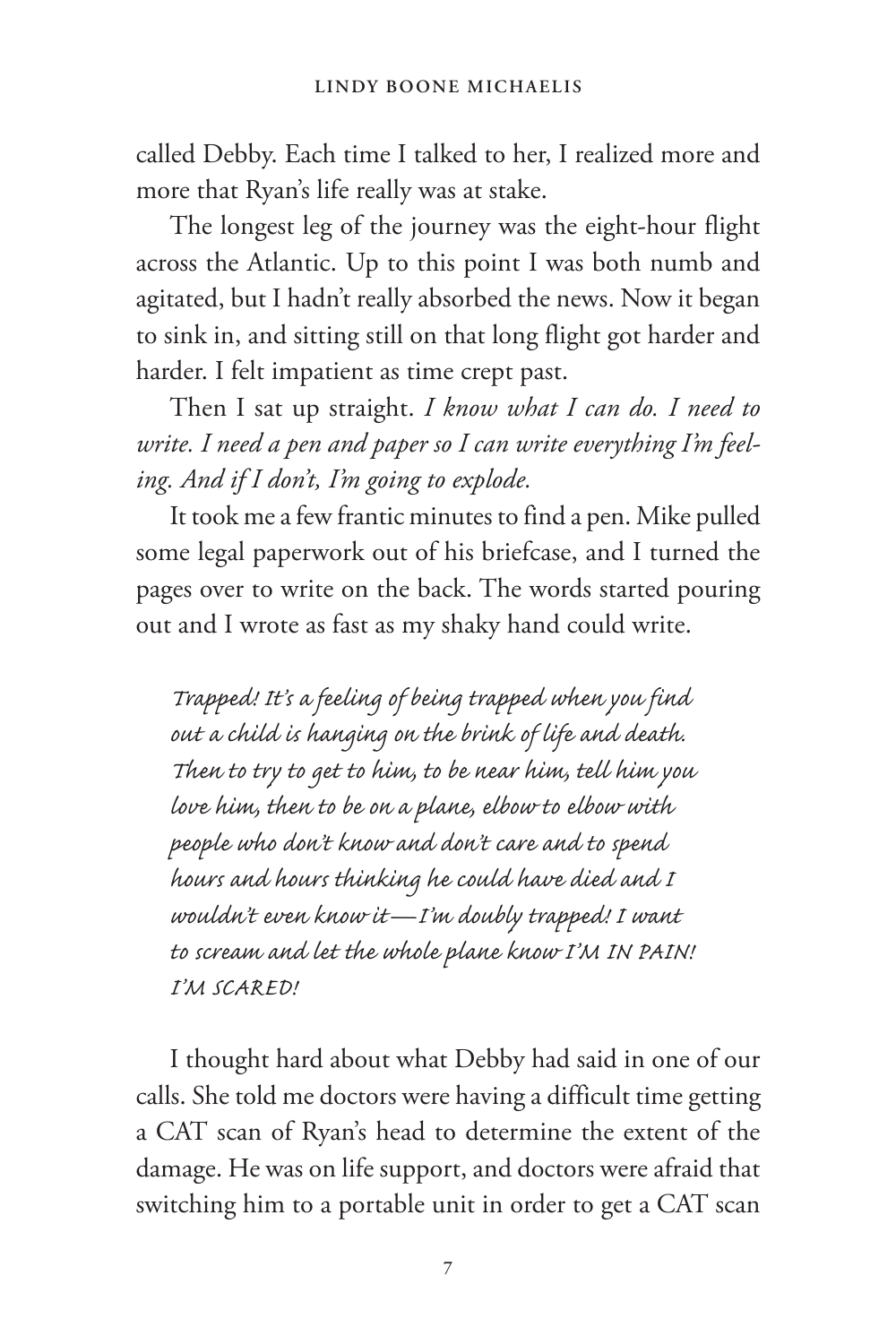was just too risky. That fact alone told me a lot about his condition, and the farther we got across the Atlantic, the more I awoke to a real, live, lasting nightmare. I was beginning to understand Ryan's situation and I knew the nightmare would not be over in a week or even a month.

*I want to get home desperately, but once I do, I know I'm going to dread seeing him. Please, God, let him look like Ryan. I don't know how I'll react, and it matters to me that I behave in a way that will help him and honor him. If he can hear me, I don't want to scare him with my tears. I want my voice to comfort him.*

As the news continued to sink in, I felt claustrophobic and then became very irritated at the people on the plane with us. They seemed blissfully unaware of my pain, acting as if all was right with the world. I watched them eating their prepackaged airplane food and laughing at the movie. As if there was anything to laugh about on this particular day! I knew I wasn't making sense but I felt as if I was on the verge of screaming.

My thoughts raced.

*I want to be strong for Jessi and Tyler but I feel like I may fall apart and cause them more trauma.*

*I think Mama is trying to be strong for me. She must want to scream and crumble too. I know how she adores Ryan.*

*And the men—I feel sorry for Doug and Mike and Daddy. There's so much pressure on them to maintain*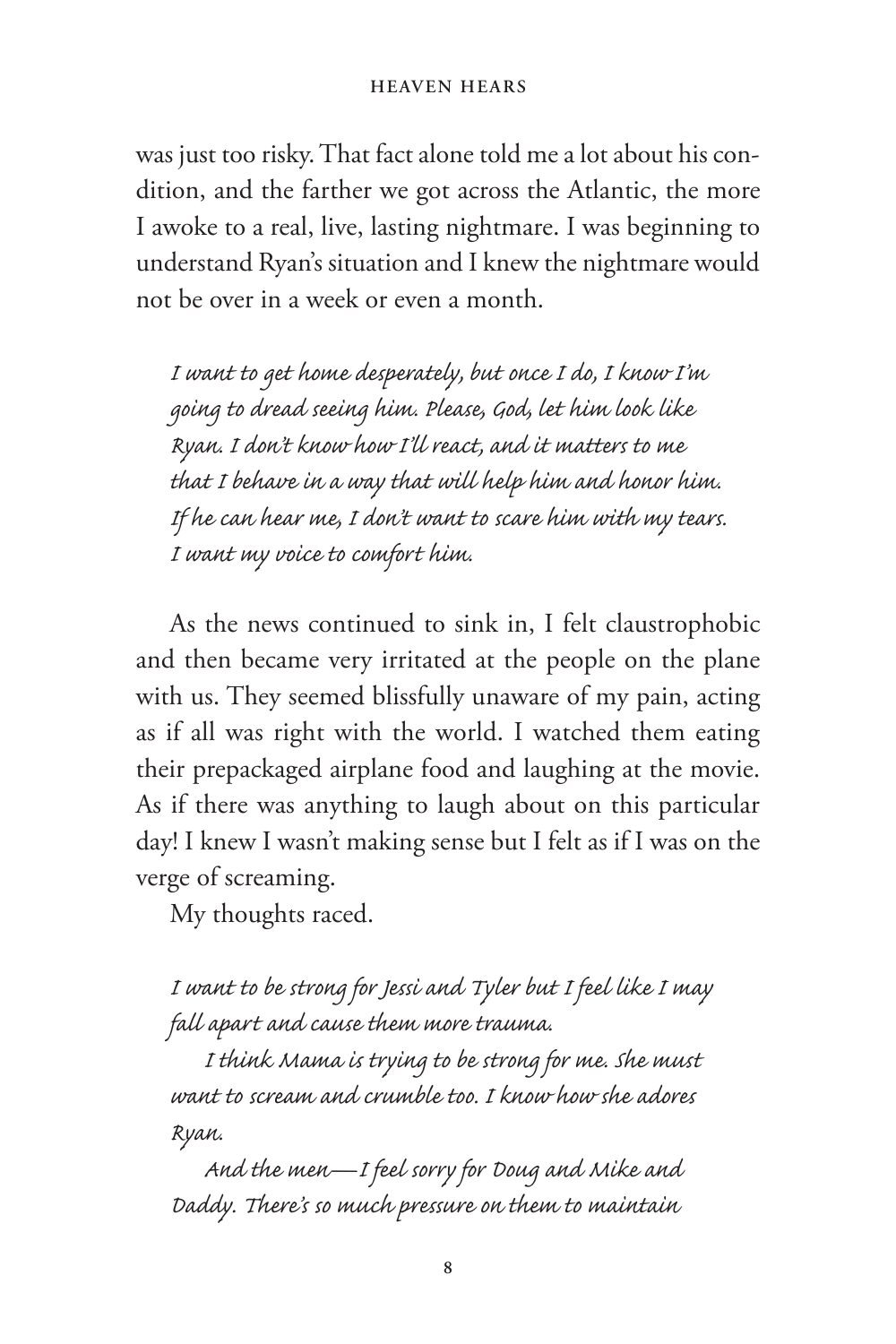*composure. The women are expected to weep in front of the whole world but the men try to wait until it's private. Is it really easier for them to stay optimistic? And Ryan's fiancée. Kristen.*\*  *What must she be going through? I feel a need to do and say the right thing for her. But what is that?*

I wondered what had really happened. Was the sun in Ryan's eyes? Was that why he didn't see the skylight? Did he trip? Or did he think the surface was strong enough to bear his weight? I didn't know the details but my imagination stopped there. I couldn't allow myself to picture anything else.

*I've given Ryan to God; I can imagine facing either a funeral or nursing Ryan back to health and then dealing with rehabilitation. But my absolute worst fear is serious brain damage. I've heard of brain damage where the patient has to relearn how to eat, talk, and walk. I can do that. But irreparable damage? I suppose I fear that the most.*

 $++$ 

My parents live only five minutes from UCLA Medical Center, so my mother got there just as the paramedics who had transported Ryan from his building to the hospital were coming out of the emergency room. Mama went up to one of them and said, "That was my grandson. How is he?"

All he said was, "Lady, don't get your hopes up."

<sup>\*</sup> Not her real name.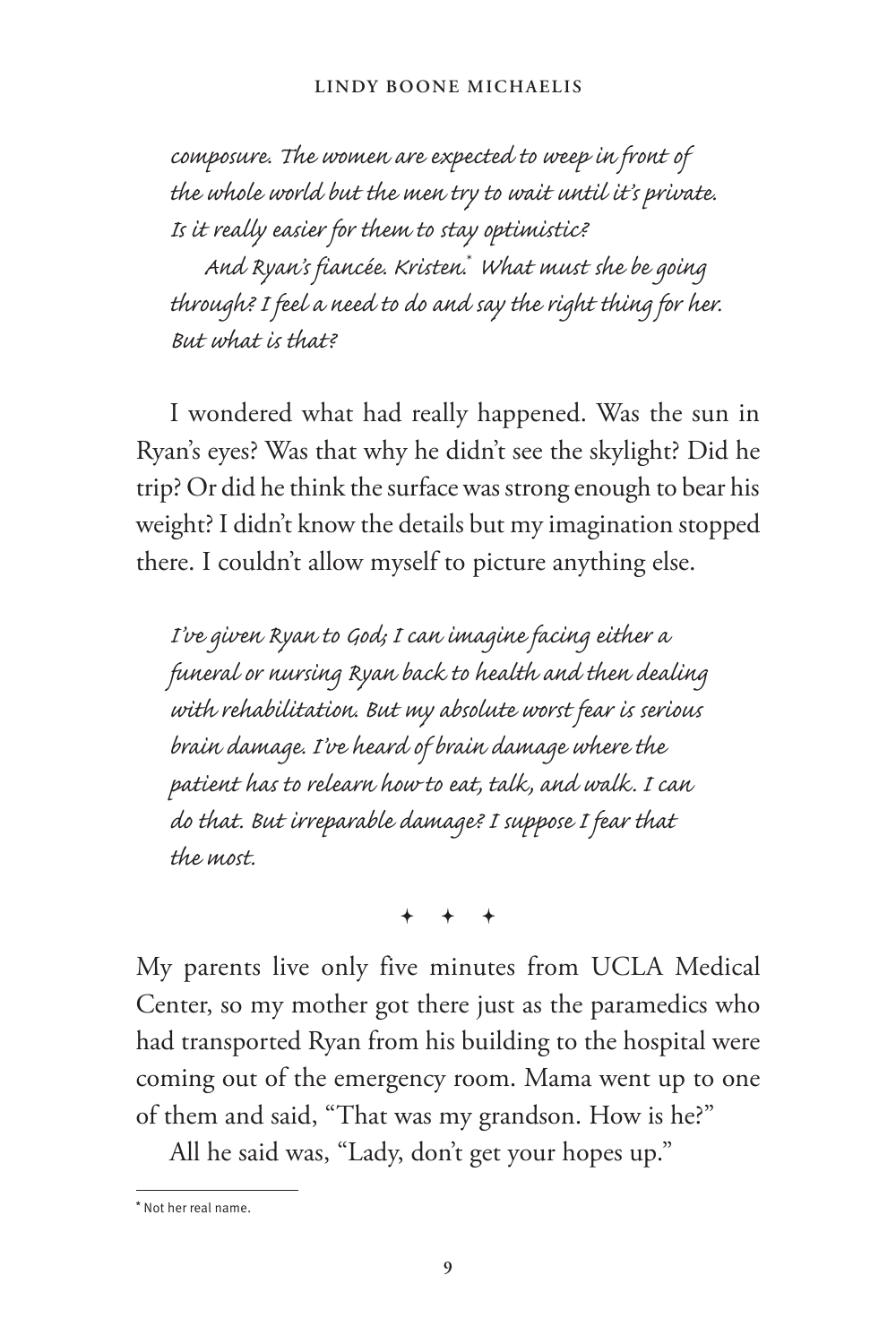At this point, I was still asleep in Spain and unaware that my son's body had been broken. But Mama knew this was the start of a battle, and being a fighter, she rose to the occasion. As she always has. Mama has prayed for Ryan and for the rest of our family every day for as long as I can remember.

Mama waited for the doctors to fill her in on Ryan's condition. When the report came, it was all bad news. Ryan's lungs had collapsed from the impact. It wasn't clear how long he had gone without sufficient oxygen. Doctors had removed his spleen, which had burst, and he was still bleeding internally. Ryan's skull was fractured, and his jaw was broken. They suspected a spinal cord injury in the cervical column, and on top of everything else, he had a couple of cracked ribs and other serious internal injuries.

The doctors made it clear that people in Ryan's condition don't usually make it. Mama immediately called my father to inform him the accident was serious. He came down right away to join her.

Mama has always loved Ryan as if he were her own son. And somehow, what the doctors said didn't instill any fear in her. As my mother tells it, although she had clearly heard the warnings of both the paramedic and the doctors, she heard an even louder voice coming from within. All those years of studying the Word of God, committing those words to memory, and storing them in her heart had made her ready to clearly hear the Lord in Ryan's situation.

Deep down in her being she heard and knew this: *He will live and not die and declare the glory of God.* Mama felt no fear,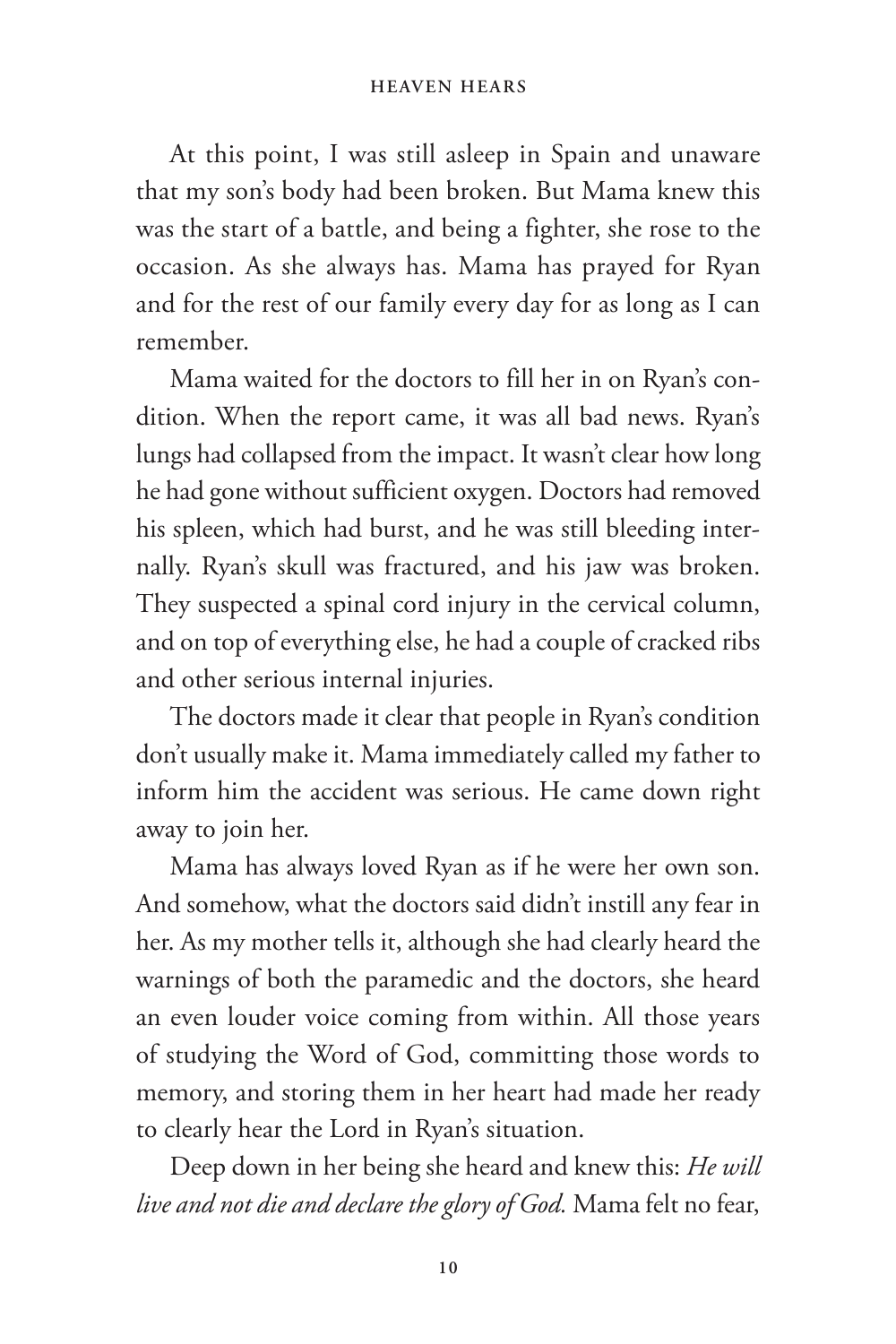shed no tears, felt the peace that passes all understanding, and knew this Word was from God.

Those twelve words from Psalm 118:17 are the reason Mama didn't experience fear when I would have collapsed in panic. I often wonder if, in the divine plan, I was placed halfway around the world from Ryan while my mother was just five minutes away because the need of the moment wasn't fear, but faith.

My parents sat in the waiting room and prayed, resisting fear whenever it threatened to rise up within them. Calls went out to family and friends, and the waiting room quickly became a gathering place for those who loved Ryan. Then our family began to try to reach us by phone. The only people who had the phone number to our condo were relatives of Mike who'd been house-sitting for us, and they weren't answering the phone. Several hours later, someone tracked them down and I finally got that middle-of- the-night phone call.

Ryan received thirty-six pints of blood over the next several hours as the medical team worked to stop the internal bleeding caused by organs hemorrhaging from the traumatic impact of the fall. Stopping the bleeding and getting Ryan on a respirator were the highest priorities right then. Later I was told that Ryan's heart stopped twice during their efforts to save his life. All the while I slept peacefully on the other side of the world.

As we approached Miami, I was in shock and grieving, but for a few moments I had some clarity as I caught a small glimpse of the days, weeks, and months ahead of me. Once again, I poured my thoughts out on paper: